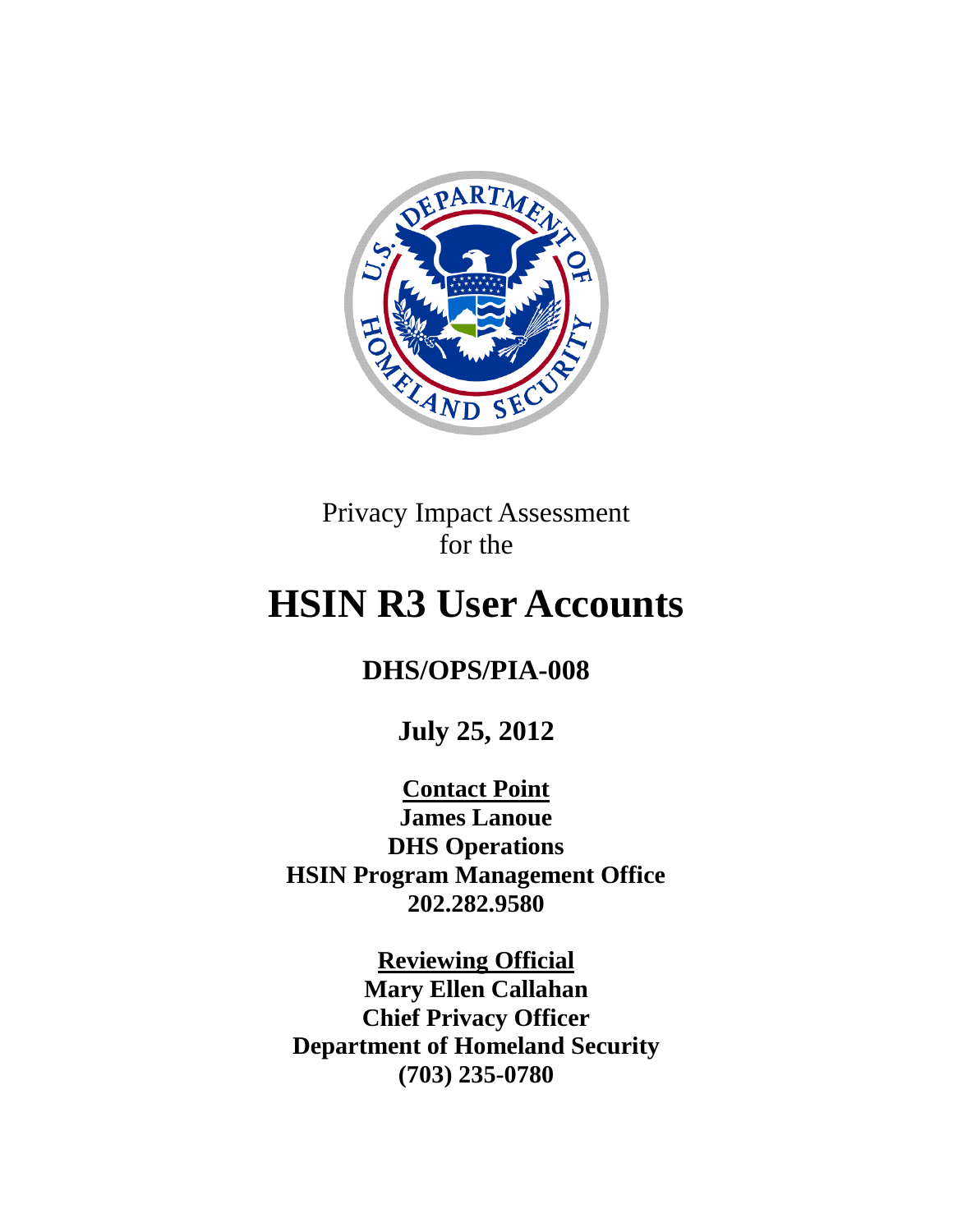

**Privacy Impact Assessment** OPS, HSIN R3 User Accounts Page 1

### **Abstract**

The Homeland Security Information Network (HSIN) is maintained by the Department of Homeland Security (DHS), Office of Operations Coordination and Planning (OPS). HSIN is designed to facilitate the secure integration and interoperability of information-sharing resources among federal, state, local, tribal, private-sector commercial, and other non-governmental stakeholders involved in identifying and preventing terrorism as well as in undertaking incident management activities. HSIN is a user-driven, web-based, information-sharing platform that connects all homeland security mission partners within a wide spectrum of homeland security mission areas.

HSIN contains personally identifiable information (PII) about the homeland security enterprise HSIN users and about members of the public who are subjects of documents, reports, or bulletins contained in the HSIN collaboration spaces. The HSIN platform allows these diverse communities to work together to perform investigations, identify terrorist activities, respond to areas affected by natural disasters, and provide coordination during recovery operations. Each Community of Interest (COI) Sponsor and/or Site Administrator is responsible for monitoring the specific content uploaded into HSIN from that COI, ensuring compliance with the COI Charter. This Privacy Impact Assessment (PIA) covers the user account registration information required for access to the HSIN Release 3 (R3) community.

### **Overview**

HSIN is a user-driven, web-based, information-sharing platform that connects homeland security mission partners, consisting of DHS and its federal, state, local, tribal, territorial, private sector, international, and other non-governmental partners within a wide spectrum of homeland security mission areas. DHS OPS maintains HSIN. HSIN is designed to facilitate the secure integration and interoperability of information-sharing resources among federal, state, local, tribal, private-sector, international, and other non-governmental partners involved in identifying and preventing terrorism and in undertaking incident management activities. HSIN is designed to allow all relevant, vetted stakeholders access to the information regardless of jurisdictional, geographic, or agency boundaries, so long as it has been determined that the information is appropriate to be shared.

DHS mission partners rely on HSIN as an environment that promotes trust and sharing, and supports the DHS and Information Sharing Environment (ISE) missions by: (1) providing timely and accurate information related to detecting, preventing, responding to, and recovering from terrorist attacks and natural disasters; (2) providing timely and accurate information regarding vulnerabilities and threats, managing incidents to mitigate risks, and reducing post-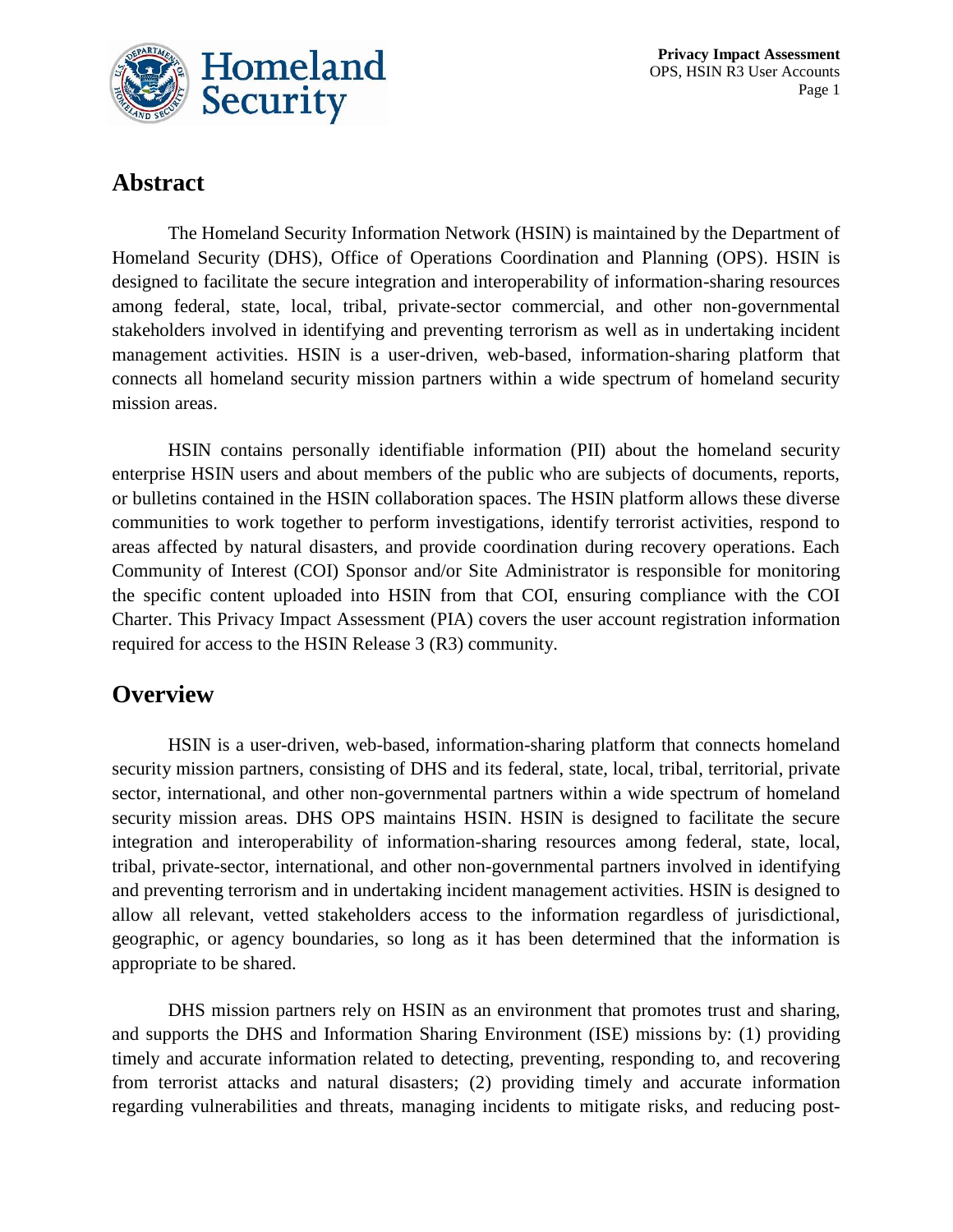

incident loss of life and property; (3) providing near-real-time collaboration and incident management; (4) facilitating information exchange for emergency management response and recovery operations; and (5) connecting disparate information users in a dynamic and diverse information exchange environment.

HSIN is the information-delivery mechanism for DHS ISE, which is mandated by the Intelligence Reform and Terrorism Prevention Act (IRTPA) (6 U.S.C. §§ 485(b), (d)).

As the nation's largest service for the secure and trusted dissemination and sharing of sensitive but unclassified (SBU) homeland security information, HSIN enables information sharing across the entire homeland security enterprise. This innovative, interoperable, customerdriven, cost-effective information sharing environment will enable near real-time, critical information exchange and situational awareness to all types of users and their various operational needs through secured access. HSIN effectively and efficiently meets the President's goals for secure information sharing.

Information shared through HSIN may relate to all-threats and all-hazards, law enforcement activities, intelligence activities, man-made disasters and acts of terrorism, and natural disasters. Information is shared through HSIN among federal, state, local, tribal, territorial, private-sector, and other non-governmental partners through two types of collaborative spaces:  $H\text{SIN COIs}^1$  and the HSIN Shared Space.

The HSIN platform allows these diverse communities to work together to perform investigations, identify terrorist activities, respond to areas affected by natural disasters, and provide coordination during recovery operations.

#### *HSIN User Account Information*

 $\overline{a}$ 

This PIA covers the user account registration information required for access to the HSIN R3 community. Users must submit basic biographic information to establish their identity and nexus to one of the homeland security enterprise mission areas within HSIN.<sup>2</sup> All HSIN users must agree to the HSIN Terms of Service prior to acceptance into the HSIN information sharing environment. The Terms of Service define a HSIN user's basic rights, duties, and privileges as a registered user of HSIN.

<sup>&</sup>lt;sup>1</sup> A Community of Interest is defined in the HSIN COI Model Charter as a, "community of HSIN Users sponsored by DHS, a DHS-approved government agency or private sector entity, or an existing COI who have a homeland security mission, and (i) wish to limit access to certain information to those within that community, and (ii) are able to provide independent management of a COI Site in accordance with the standards and policies of HSIN PMO.

<sup>&</sup>lt;sup>2</sup> HSIN mission areas include: Emergency Management; Critical Infrastructure and Key Resources; Law Enforcement; Public Health; Intelligence Community; and Emergency Services.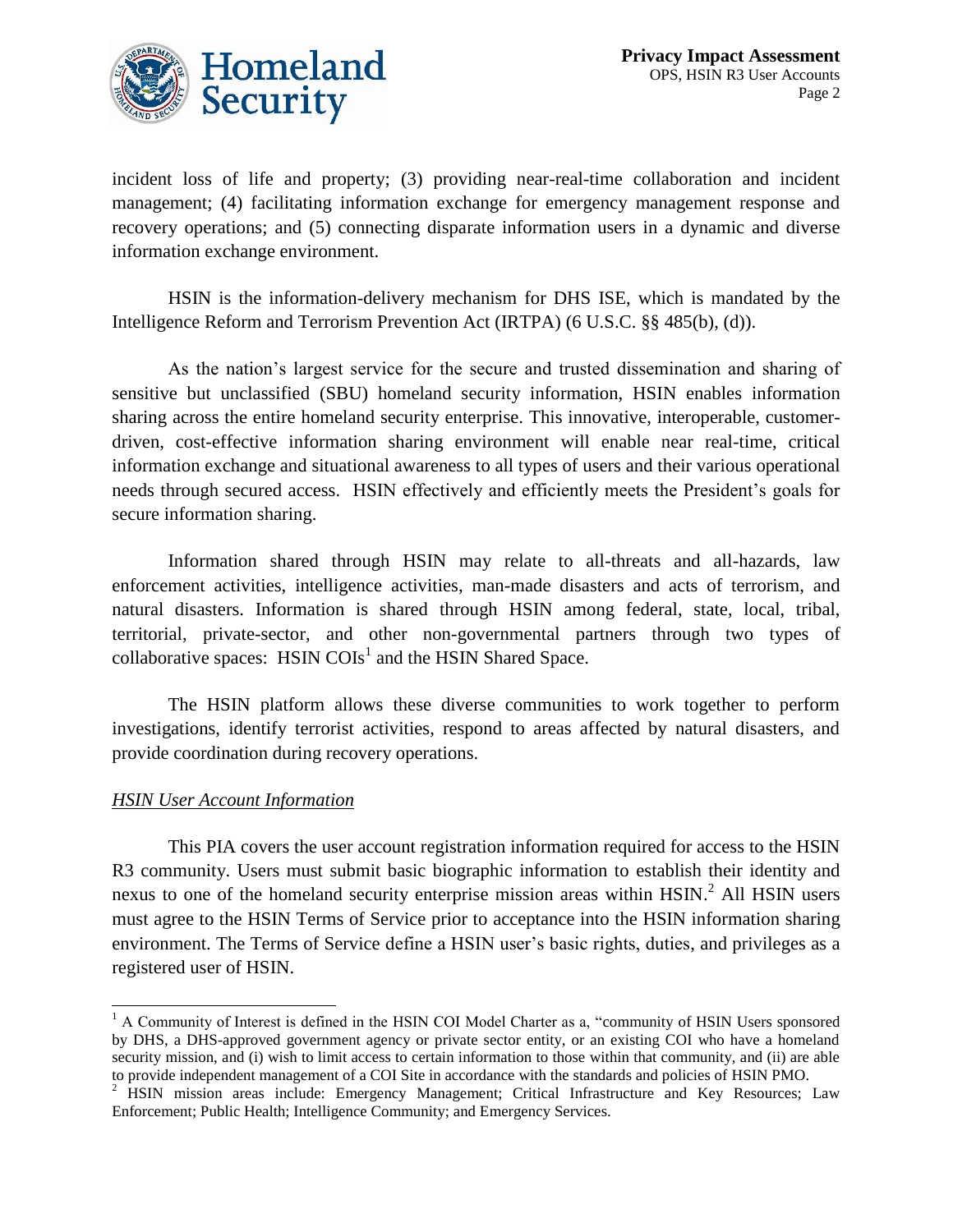



 $\overline{a}$ 

When registering for a new account with HSIN, applicants will be requested to fill out mandatory and optional fields listed in Table 1 below. Additionally, applicants must undergo an identity authentication process. The identity authentication process uses a third-party Identity Proofing  ${\rm (IdP)}^3$  service to generate knowledge-based questions based on commercial identity verification information collected by third-party companies from financial institutions, public records, and other service providers. The information accessed by the IdP may include information such as the individual's commercial transaction history, mortgage payments, and past addresses. An individual must correctly answer the knowledge-based questions generated by the IdP in order to authenticate his or her identity and enable access to use HSIN.

In order to generate these knowledge-based questions, the IdP service collects basic PII from the individual including name, address of residence, date of birth and, on an optional basis, the individual's Social Security number (SSN); however, the SSN will not be stored by the HSIN Program Management Office (PMO).<sup>4</sup> Each individual will be asked a minimum of two and a maximum of four knowledge-based questions. The identity verification platform pulls data from aggregate providers that use only data that is high-level, basic information, including, but not limited to, name, previous addresses of residences, motor vehicle registration information, and demographics (such as age) data. If there is not enough data to generate at least two questions, (i.e., the person lacks sufficient information to generate an adequate number of questions), then the individual's identity cannot be authenticated and he or she will not be able to continue through HSIN online registration.

The fact that an individual was unable to use the IdP service will be sent to HSIN, but no other information. The IdP will send a transaction number, the fact that knowledge-based questions could not be generated, and the date and time of the transaction. This information will allow HSIN PMO to gather statistics on how many individuals are unable to use the IdP.

If there is sufficient information to generate two to four questions, the IdP will evaluate the answers to the questions and return a pass/fail indicator to HSIN PMO. If the individual does not successfully answer the questions generated by the IdP, he will not be authenticated and he will not be able to continue through the HSIN online registration process. If and when the prospective user fails identity authentication, the system will provide the applicant with a limited number of opportunities to retry identity proofing. Should these retry attempts also fail, the

<sup>&</sup>lt;sup>3</sup> DHS has deployed the use of an IdP service for DHS/ USCIS Self Check Program following the same process, see DHS /USCIS/PIA-030(b) for additional information.

<sup>&</sup>lt;sup>4</sup> HSIN will require individuals to authenticate their identity through the IdP and providing a SSN enhances the ability of the IdP to generate knowledge-based questions. Since HSIN aims to make itself accessible to any individual who wants to check his own work authorization status, DHS determined collecting SSN on a voluntary basis would make HSIN accessible to more individuals.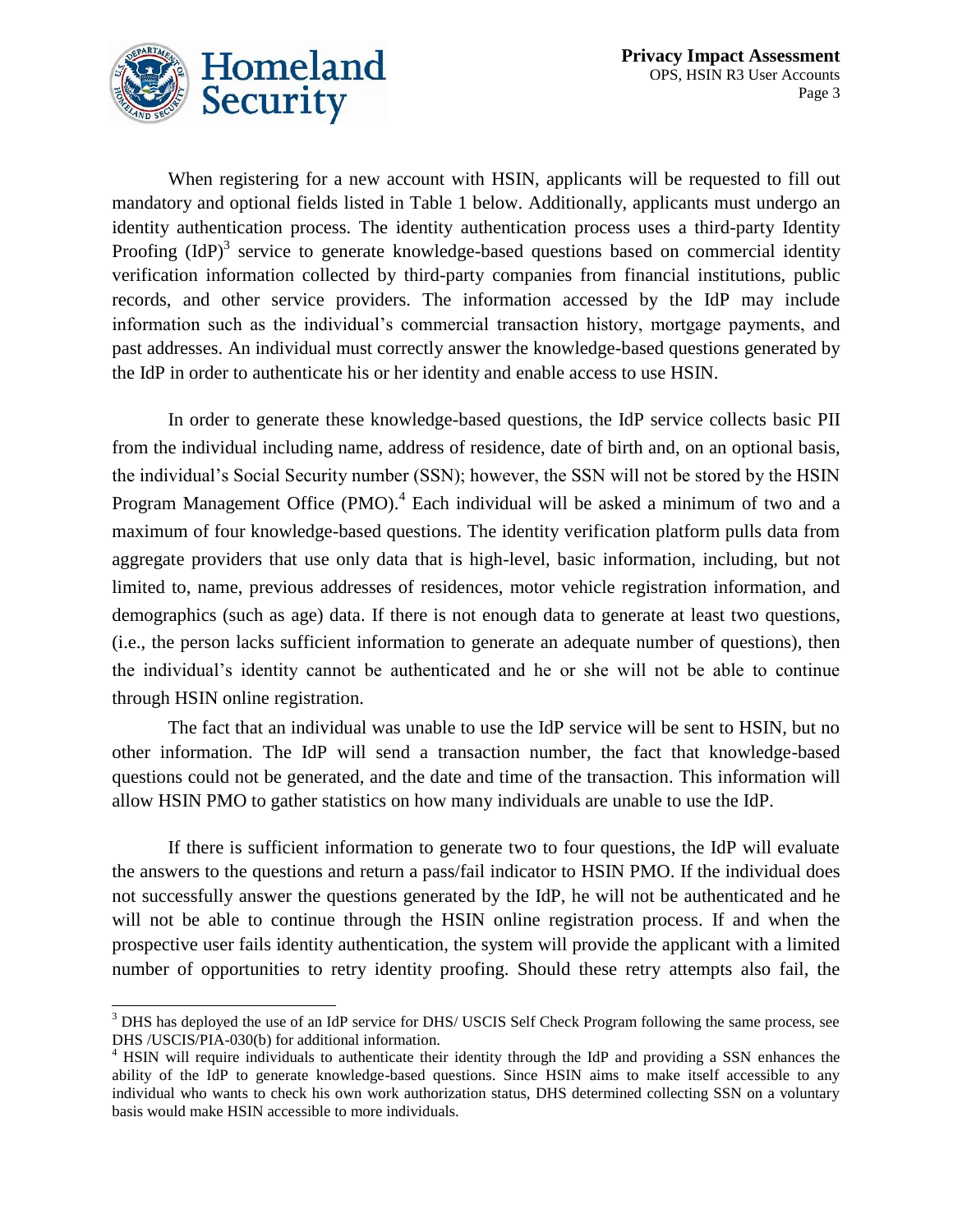

system will present the applicant with the appropriate help desk phone number to call, based on the reason code of their failure.

IdP does not maintain the questions posed or the answers provided by the individual. The IdP will send a transaction number, the reason for failure, the date and time of the transaction, and an error code to HSIN PMO. This information will facilitate troubleshooting and system management and improvement so that HSIN PMO can maintain statistics of how many individuals are unable to authenticate through the IdP. All PII entered by the individual during the IdP session and any questions generated by the IdP are deleted at the end of the session.

If the individual is able to answer the questions correctly, his or her identity is authenticated, a pass indicator is returned to HSIN, and the individual will continue through the HSIN online registration process. The next steps include aligning the applicant's personal and professional attributes collected from the HSIN Account Request Form to specific COI that support their job function. These immediately aforementioned steps are intended to automatically streamline and identify an applicable relationship between an applicant and COI(s). Once a recommended COI relationship has been identified, the Validator of that COI will either reject or approve the applicant's membership in the COI. All COIs operate under customized charters and may have specific membership criteria that an applicant must meet to qualify for entry.

The IdP maintains the time/date stamp and the fact the inquiry was made to conduct an identity check.

HSIN will maintain the user registration and profile information to enable HSIN PMO to have an audit trail of how the individual has used HSIN. Basic user profile information is retained so that other members can benefit from his/her contributions, understand the user's qualifications and expertise for context, and judge the accuracy of the information contributed. Additionally, the retention of users' profiles permits the community to contact their in reference to that particular subject matter and their declared expertise through job changes and reassignments. Audit trails may be reviewed in response to suspected violations of the HSIN Terms of Service.

Individuals may also gain access to HSIN through a federated user account. Federated users are not required to go through the HSIN IdP process because their membership in another existing information sharing portal provides the requisite identity validation. Federated users must follow all other processes for gaining access to HSIN COIs.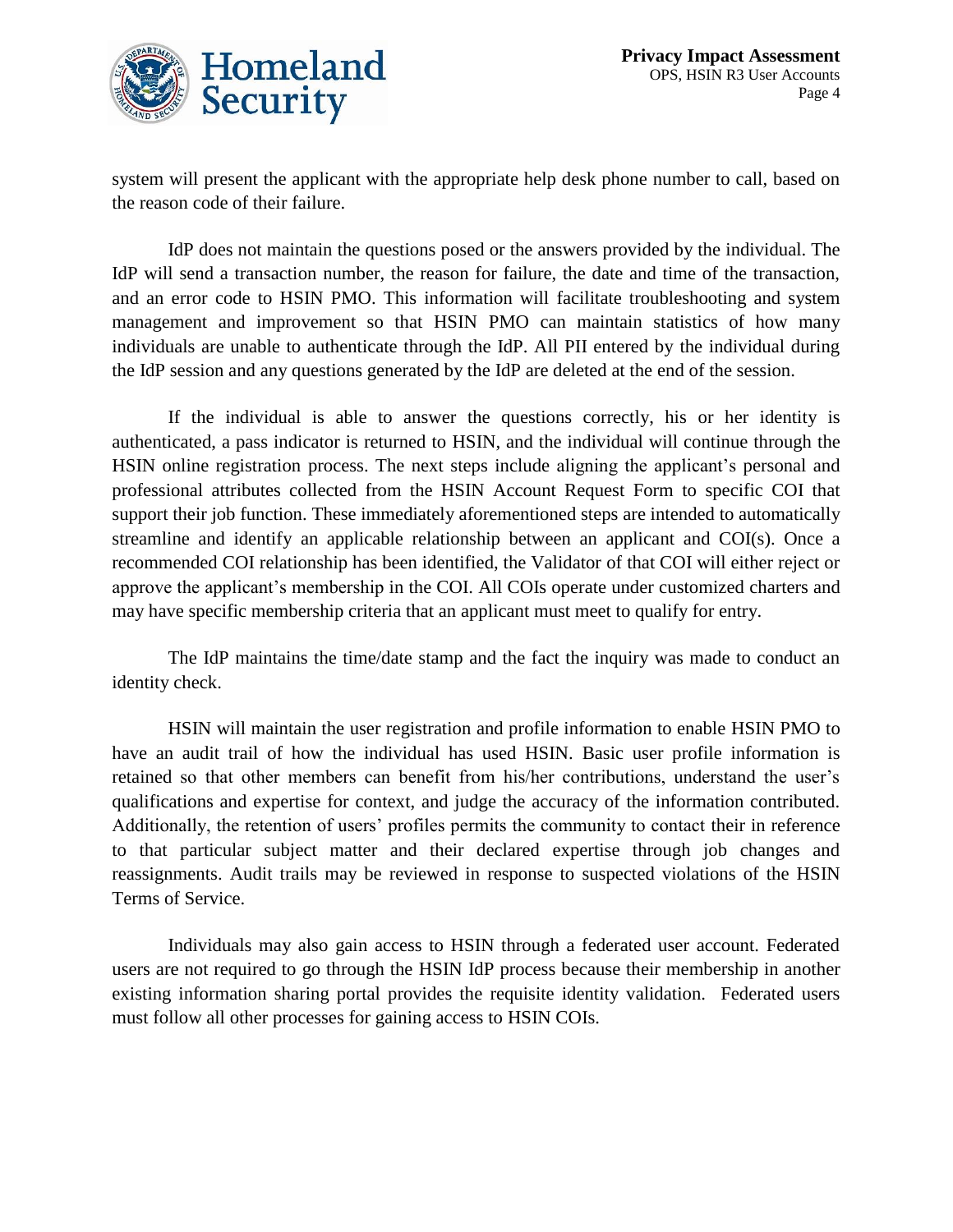

l

#### **Privacy Risks and Mitigation Strategies**

DHS uses the services of a third-party IdP to authenticate identity for HSIN. This may present privacy risks, including the potential for an individual to inaccurately assume that DHS collects and maintains commercial identity verification information, as well as the risk that an individual may not be able to authenticate his identity using the IdP. The main benefit of HSIN is to allow appropriate and timely information sharing among homeland security partners. The use of the IdP service provides additional assurance that the individual's identity is correctly authenticated.

DHS is using the services of a third-party IdP to authenticate identity. The IdP uses commercial identity verification information collected by third-party companies from financial institutions, public records, and other service providers. This commercial identity verification information does not belong to DHS, nor will DHS collect or retain such information. Nevertheless, there is a risk that an individual seeking to make use of HSIN may inaccurately assume that DHS collects and retains this information. To mitigate this risk, the HSIN secure web portal user interface will employ unique branding and/or different color schemes in the header and footer screens, such as different color scheme and screen layout and messaging on the portal, so that the user will understand when they are interacting with DHS and when they are interacting with the IdP. Directional guidance will also be displayed explaining why the IdP is collecting the information, what the information is being used for, and offering the user a way to exit the HSIN service and delete their information before the identity authentication takes place.

There may be instances when an individual is unable to authenticate his identity using the IdP. For example, the IdP may not be able to generate knowledge-based questions if sufficient data pertaining to an individual cannot be located. In addition, an individual may not receive a passing score because the IdP information maintained is incorrect. If and when the prospective user fails identity authentication, the system will provide the applicant with a limited number of opportunities to retry identity proofing. Should these retry attempts also fail, the system will present the applicant with the appropriate help desk phone number to call, based on the reason code of their failure.

Information shared through HSIN may relate to all-threats and all-hazards, law enforcement activities, intelligence activities, man-made disasters and acts of terrorism, and natural disasters. Information is shared through HSIN among federal, state, local, tribal, territorial, and private-sector partners through two types of collaborative spaces: HSIN COIs<sup>5</sup>

<sup>&</sup>lt;sup>5</sup> A Community of Interest is defined in the HSIN COI Model Charter as a "community of HSIN Users sponsored by DHS, a DHS-approved government agency, or private sector entity, or an existing COI who have a homeland security mission, and (i) wish to limit access to certain information to those within that community, and (ii) are able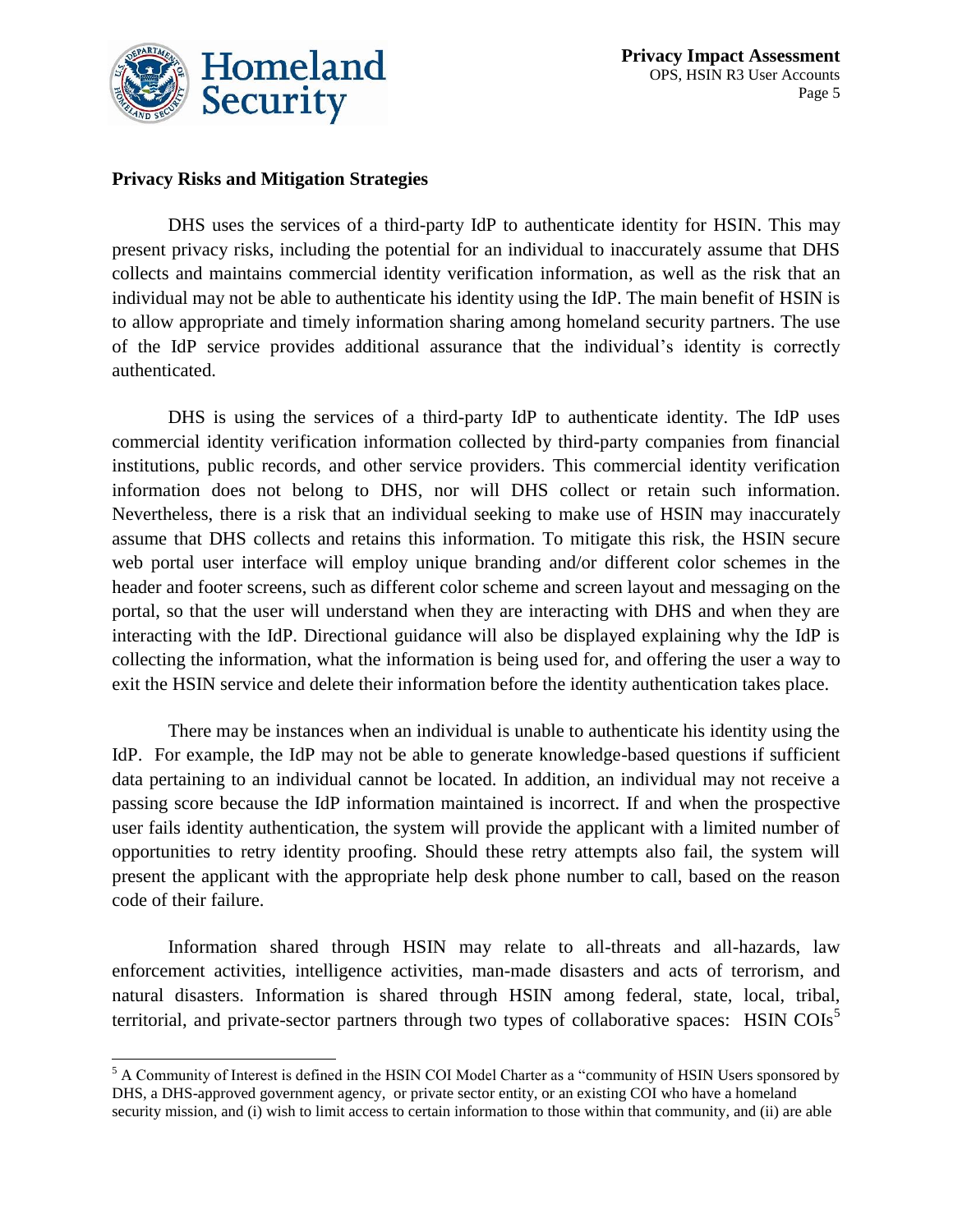

 $\overline{a}$ 

and the HSIN Shared Space. For a thorough privacy risk analysis of the information collected, maintained, used, and disseminated within HSIN COIs and the Shared Space, please see HSIN R3 Shared Spaces Privacy Impact Assessment, DHS/OPS/PIA-007 HSIN R3 Shared Spaces. This Privacy Impact Assessment only covers HSIN R3 user account registration information.

# **Section 1.0 Authorities and Other Requirements**

### **1.1 What specific legal authorities and/or agreements permit and define the collection of information by the project in question?**

Section 515 of the Homeland Security Act, 6 U.S.C. § 321d(b)(1), requires that the National Operations Center (now a component of DHS Operations Coordination and Planning since the July 2005 Secretary Michael Chertoff reorganization of the Department) to "(1) provide situational awareness and a common operating picture for the entire federal government and for state, local, and tribal governments as appropriate, in the event of a natural disaster, act of terrorism, or other manmade disaster; and (2) ensure that critical terrorism and disaster-related information reaches government decision-makers."

Sections  $121(d)(1)$ ,  $(4)$ ,  $(11)$ ,  $(12)(A)$ ,  $(15)$ , and  $(17)$  further provide DHS OPS with authority to establish and collect the information in HSIN R3. Consistent with the Paperwork Reduction Act of 1995, 44 U.S.C. § 3507(d), OPS has considered the impact of the information collection burden imposed on the public in the registration process and is complying with the required Paperwork Reduction Act processes for this information collection. HSIN user account registration information is maintained in strict compliance with the notification, access, and amendment requirements of the Privacy Act of 1974, as amended, 5 U.S.C. § 552a.

Section  $1016(b)(1)$  of IRTPA, 6 U.S.C. § 485, requires the President to create an information sharing environment for the sharing of terrorism information in a manner consistent with national security and applicable legal standards relating to privacy and civil liberties.

Former DHS Secretary Chertoff's Memorandum of January 9, 2006, establishes HSIN as the "primary system for operational information sharing and collaboration" with DHS and its external partners, and "the platform by which we will provide operational information and decision support, share documents, supply situational awareness, and conduct alert, warning and notifications."<sup>6</sup>

to provide independent management of a COI Site in accordance with the standards and policies of the HSIN PMO." <sup>6</sup> Chertoff, Secretary Michael. *Homeland Security Information Sharing Network Deployment*. January 9, 2006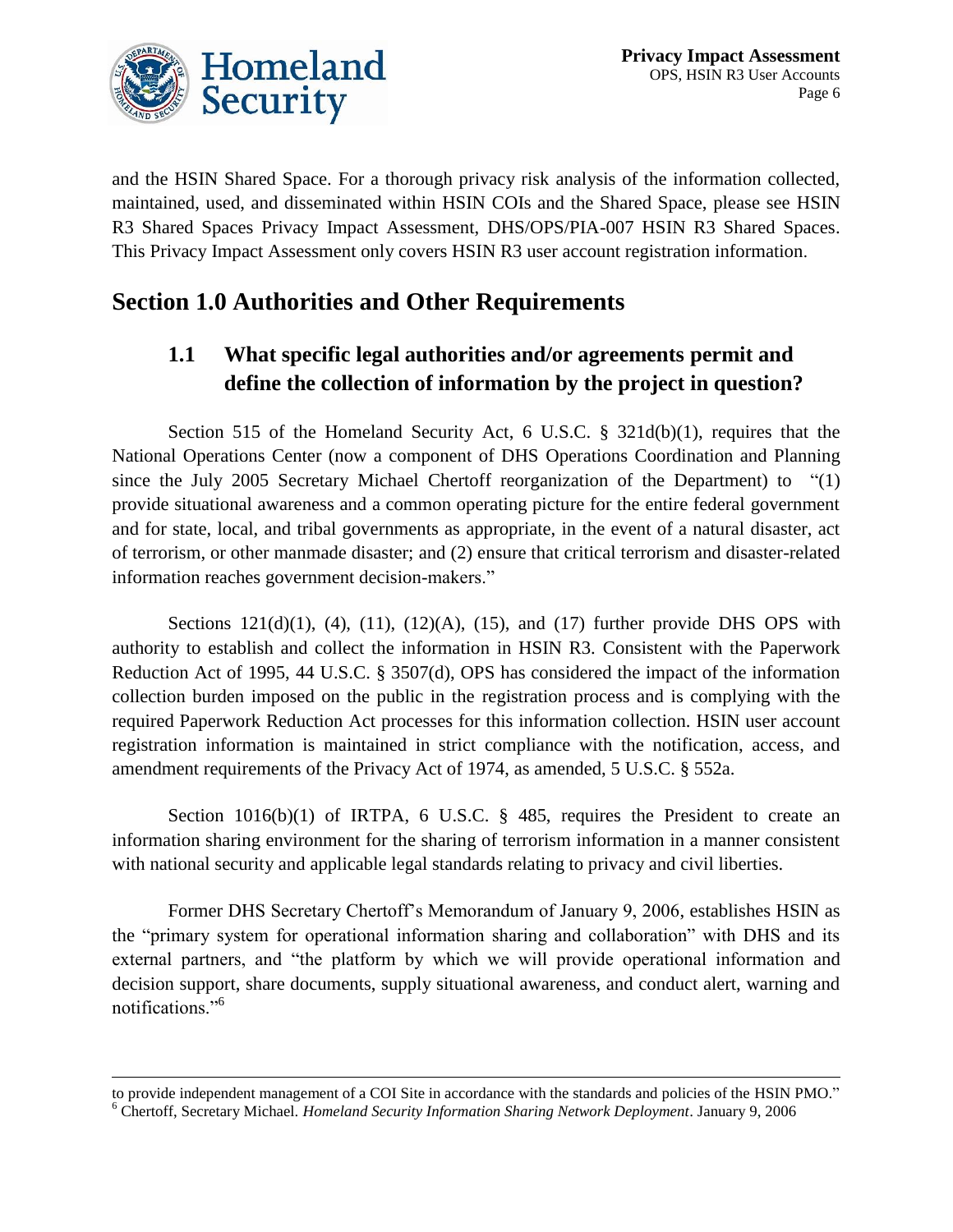

### **1.2 What Privacy Act System of Records Notice(s) (SORN(s)) apply to the information?**

User account information maintained within HSIN is covered by the DHS/ALL/004 - General Information Technology Access Account Records (GITAAR) SORN, 74 Fed. Reg. 49882 (Sep. 29, 2009), which covers information collected in order to provide authorized individuals with access to DHS information technology resources. The system enables DHS to maintain: account information required to approve user access to information technology; lists of organizational points of contact; and lists of emergency points of contact. The system will also enable DHS to provide individuals access to certain programs and meetings and, where appropriate, will allow for sharing of information among individuals in the same program to facilitate collaboration. The system also allows DHS to track and audit usage of the system to ensure ongoing compliance with the HSIN Terms of Service.

### **1.3 Has a system security plan been completed for the information system(s) supporting the project?**

Yes. A HSIN 3 System Security Plan (SSP) has been developed by HSIN PMO as of May 2, 2012, in full compliance with DHS 4300a, in anticipation of a final authorization to operate. In addition, HSIN maintains a HSIN/Common Operating Picture (COP) Incident Response Plan to guide HSIN PMO response to security incidents.

### **1.4 Does a records retention schedule approved by the National Archives and Records Administration (NARA) exist?**

For user account information, NARA's General Records Schedule 24, Section 6, "User Identification, Profiles, Authorizations, and Password Files" states that inactive profile records will be destroyed or deleted six (6) years after the user account is terminated or the password is altered, or when no longer needed for investigative or security purposes, whichever is later; this records schedule covers the retention period.

All other records maintained by HSIN are discussed further in HSIN R3 Shared Spaces Privacy Impact Assessment, DHS/OPS/PIA-007.

**1.5 If the information is covered by the Paperwork Reduction Act (PRA), provide the OMB Control number and the agency number for the collection. If there are multiple forms, include a list in an appendix.**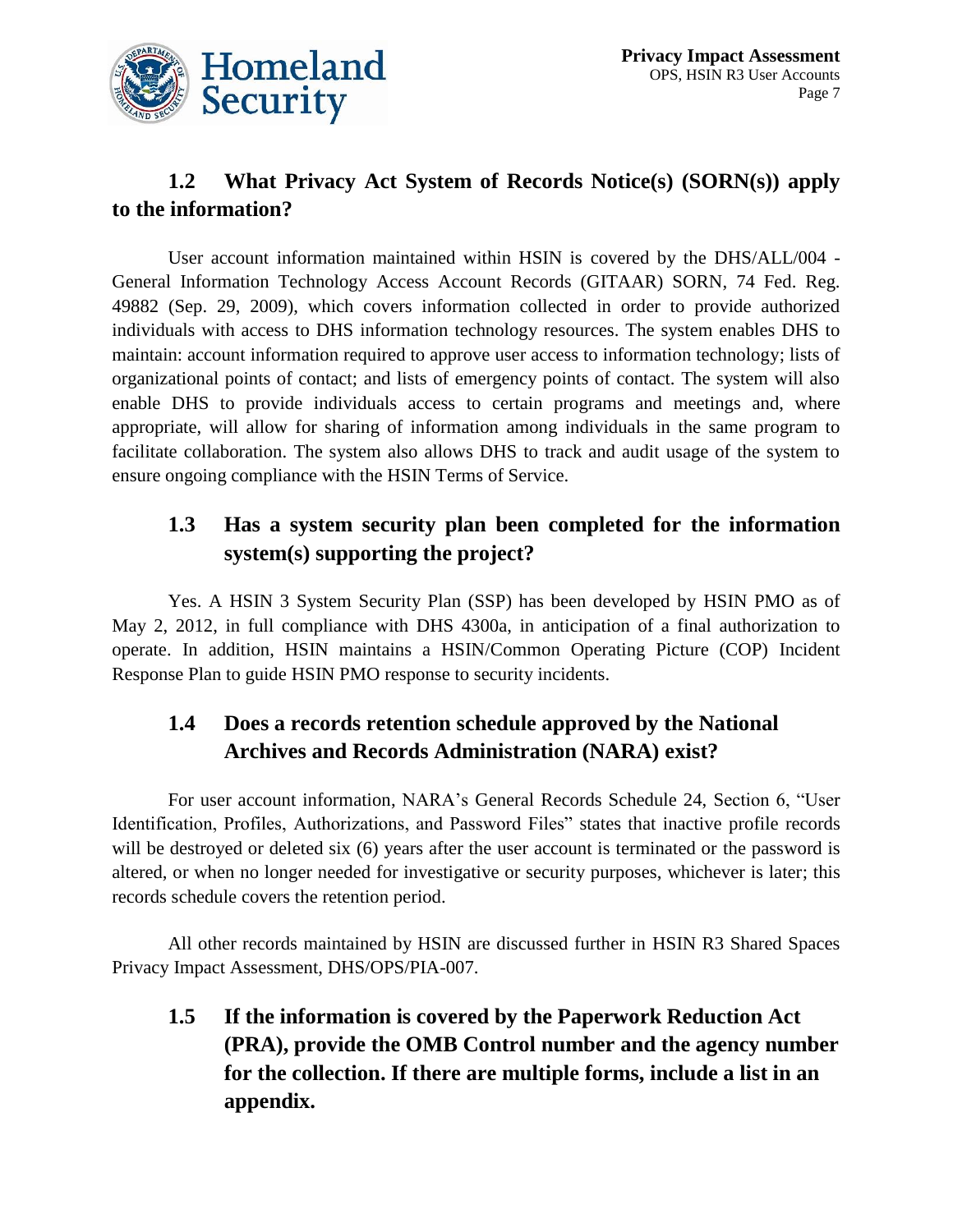

l

The PRA applies to HSIN User Accounts, as members of the private sector can apply for HSIN user accounts. HSIN PMO is actively pursuing full PRA review and will ensure full and appropriate compliance.

### **Section 2.0 Characterization of the Information**

The following questions are intended to define the scope of the information requested and/or collected, as well as reasons for its collection.

### **2.1 Identify the information the project collects, uses, disseminates, or maintains.**

User registration information for HSIN includes information for all persons authorized to access HSIN, including employees, contractors, grantees, private enterprises, and any lawfully designated representative of the above. In addition, representatives of federal, state, local, territorial, tribal, international, or foreign government agencies or entities may have access to HSIN in furtherance of the DHS mission.

The personal and employment data collected for HSIN R3 user registration is limited to the information necessary to validate the registrant's identity and certify their nexus to one of the homeland security enterprise mission areas within HSIN. Information collected within HSIN from a new registrant is listed in Table 1 below:

| <b>HSIN New Registrant Information</b> <sup>7</sup> |                                                         |  |
|-----------------------------------------------------|---------------------------------------------------------|--|
| <b>Mandatory fields</b>                             | <b>Optional fields</b>                                  |  |
| <b>Primary Community</b>                            | Salutation                                              |  |
| <b>Reason for Access</b>                            | Middle Initial                                          |  |
| <b>First Name</b>                                   | Suffix                                                  |  |
| <b>Last Name</b>                                    | Nickname                                                |  |
| <b>DOB</b>                                          | Ext.                                                    |  |
| Primary E-Mail                                      | Fax                                                     |  |
| Alternate Secondary E-Mail                          | Pager                                                   |  |
| <b>Business Phone</b>                               | Other Phone                                             |  |
| Mobile Phone                                        | Business Location: (Street 2, Street 3,)                |  |
| <b>Primary Contact Method</b>                       | Home Location: (Street 1, Street 2, Street 3, City,     |  |
| Secondary Contact Method                            | Postal/ZIP, Country, State)                             |  |
| <b>Job Title</b>                                    | Deployed Location: (Street 1, Street 2, Street 3, City, |  |
| Job Role                                            | Postal/ZIP, Country, State)                             |  |
| Organization                                        | Topic(s) of Interest                                    |  |
| Business Location: (Street 1, City, Postal/ZIP,     | HSIN Supervisor Information (Secondary E-Mail, Mobile   |  |

<sup>&</sup>lt;sup>7</sup> This list is subject to change. A user is free to consult  $\frac{https://government.hsin.gov/sites/HSINr3/DecSupport.aspx}{https://government.hsin.gov/sites/HSINr3/DecSupport.aspx}$  $\frac{https://government.hsin.gov/sites/HSINr3/DecSupport.aspx}{https://government.hsin.gov/sites/HSINr3/DecSupport.aspx}$  $\frac{https://government.hsin.gov/sites/HSINr3/DecSupport.aspx}{https://government.hsin.gov/sites/HSINr3/DecSupport.aspx}$ to find the very latest modifications to this list. The PMO retains the right to unilaterally update this TOS as required and will do so, to update the latest changes in system development.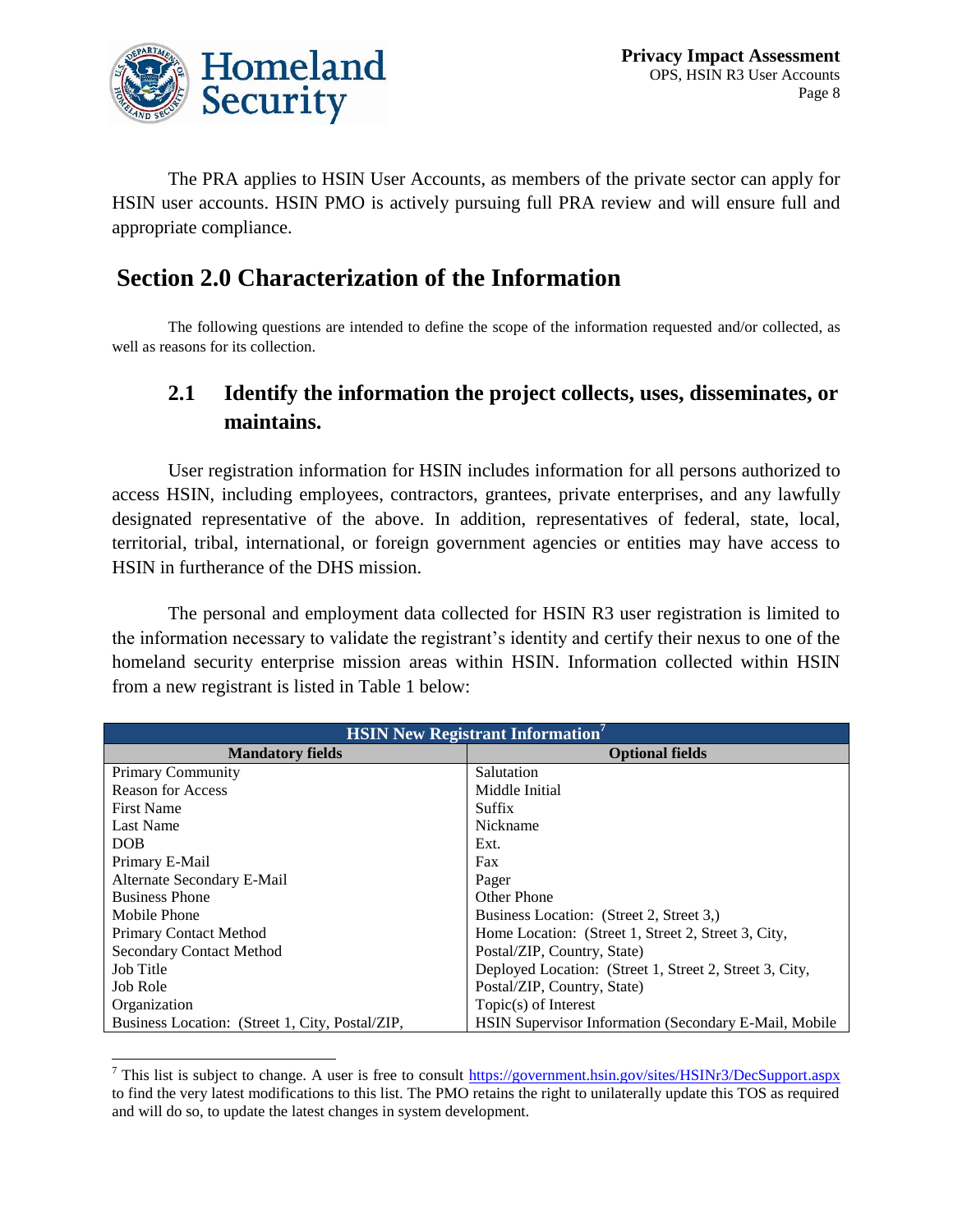

l

| Country, State)                                      | Phone)                                               |
|------------------------------------------------------|------------------------------------------------------|
| HSIN Supervisor Information: (Full Name,             | <b>SBU</b> Category                                  |
| Organization, Primary E-Mail, Job Title, Business    | <b>PCII</b> Authorized User Number Credential        |
| Phone, Ext., Primary Contact Method, Secondary       | <b>SSN</b>                                           |
| Contact Method)                                      | Two-factor Authentication (TFA) Delivery Value 2     |
| Sector                                               | (optional phone, email, or SMS)                      |
| Country of Citizenship                               | TFA Delivery Value 3 (optional phone, email, or SMS) |
| Username                                             | Home Phone Number                                    |
| Password                                             |                                                      |
| Security Question (x4)                               |                                                      |
| Security Answer (x4)                                 |                                                      |
| TFA Delivery Value 1 (required phone, email, or SMS) |                                                      |

**Table 1: HSIN New Registrant Information**

Table 2 below shows the PII fields stored or not stored by HSIN PMO.

| <b>Stored</b>                                        | Not Stored*8                                 |
|------------------------------------------------------|----------------------------------------------|
| <b>Salutation</b>                                    | Home Address (street, city, state, postal) * |
| <b>First Name</b>                                    | Date of Birth                                |
| <b>Middle Initial</b>                                | $SSN *$                                      |
| <b>Last Name</b>                                     | Country of Citizenship*                      |
| <b>Suffix</b>                                        | $\text{Fax}^*$                               |
| <b>Business Phone</b>                                | Pager*                                       |
| <b>Mobile Phone</b>                                  | Other Phone*                                 |
| Email                                                | Business Address*                            |
| TFA Delivery Value 1 (required phone, email, or SMS) | Deployed Address*                            |
| TFA Delivery Value 2 (optional phone, email, or SMS) |                                              |
| TFA Delivery Value 3 (optional phone, email, or SMS) |                                              |
| <b>Password</b>                                      |                                              |
| <b>Security Question &amp; Answer (x4)</b>           |                                              |

**Table 2: Identification of Stored and Not Stored PII Information**

There is a 45-day period for a user to be vetted into a COI based upon the attributes collected from the registration questionnaire. After such time, if the user has not been vetted, he or she will need to repeat the registration process. During the vetting process, the prospective user does not have access to any COI until a COI accepts his or her registration. At this initial level of access, migrating users will have read-only access to the home page and HSIN Central until the appropriate COI(s) accept them.

 $8$  Content marked with an asterisk ( $*)$  are optional input fields and only stored if the user provides the content.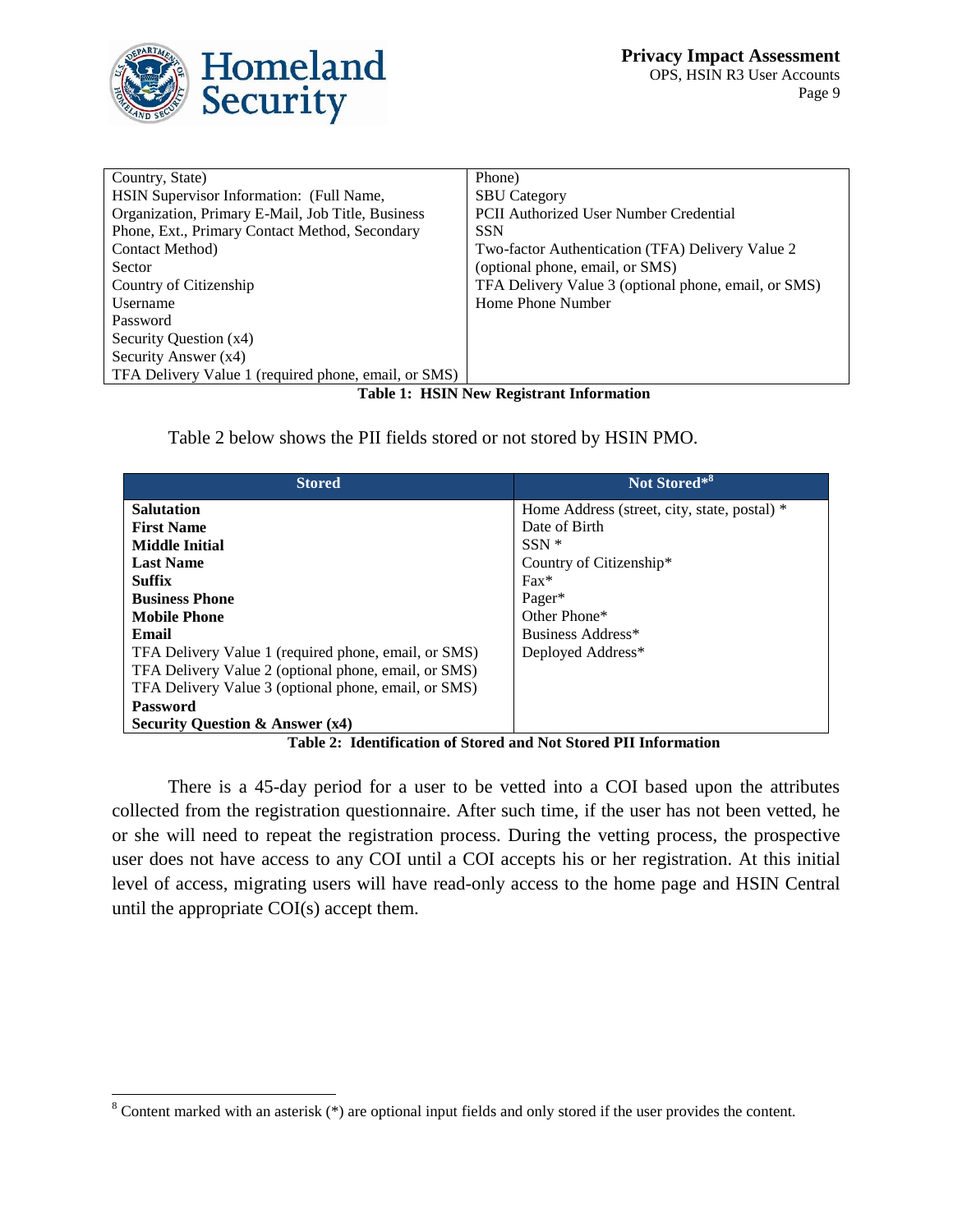

### **2.2 What are the sources of the information and how is the information collected for the project?**

Basic biographic and contact information from users applying for access to HSIN is collected directly from the user. Prospective users directly provide information related to their individual profile, including their name, email address, employment, and supervisor's name and email address.

Additional sources of information include a user's supervisor, who must supply confirmation that the user has a nexus to a homeland security enterprise mission area and is permitted to use HSIN for work-related purposes. Also, HSIN relies upon a third-party identity verification provider to ensure full and effective validation through identity confirmation. No information, other than the results of the confirmation check, are returned to HSIN and the prospective user. If a prospective or current user has any inquiries, he should contact the thirdparty identity proofing service. This information will be used solely for the limited purpose of identity proofing, and will not be stored on HSIN. Users may decline to provide their information, but by doing so, their application for access will be rejected and they will not receive an account.

### **2.3 Does the project use information from commercial sources or publicly available data? If so, explain why and how this information is used.**

In order to verify the registrant's identify, PII will be collected to validate one's credentials for access into HSIN, a COI, or any HSIN collaboration space within the HSIN system. During this process, a third-party IdP will be used to ensure full and effective validation through identity confirmation. DHS will not collect this information; the IdP will use the information solely for the limited purpose of identity proofing and sending the confirmation. The third-party IdP is contractually bound to only use the information collected from individuals for identity verification, as defined by the HSIN business process, limited fraud identification, and prevention.

The IdP maintains an audit log of the time and date of the request for validation, the name of individual, whether they passed or failed, and if they failed the reason for the failure. No commercial data associated with this process will be received or maintained on HSIN. Users may decline to provide their information, but by doing so, their application for access will be rejected and they will not be provided an account.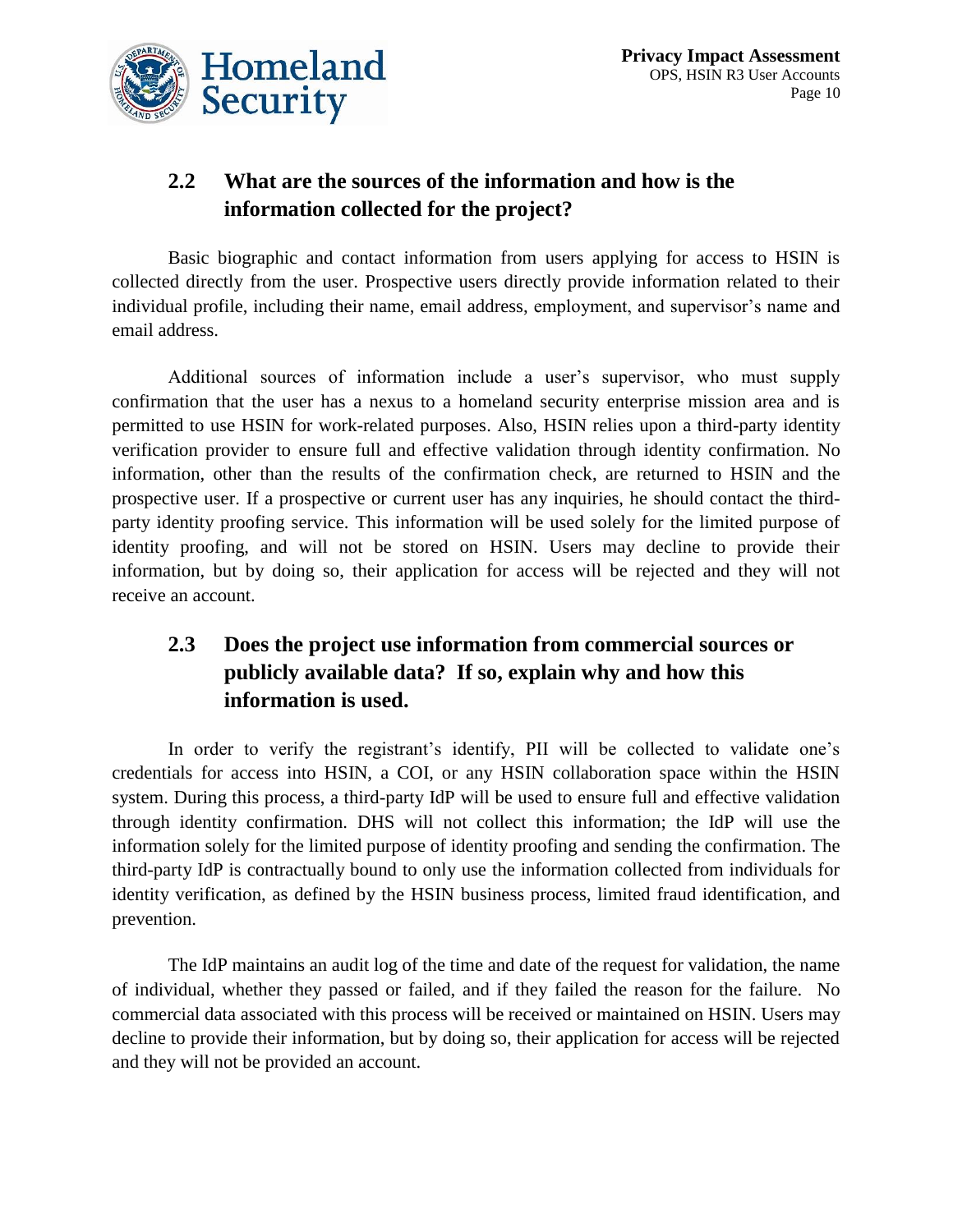

#### **2.4 Discuss how accuracy of the data is ensured.**

HSIN R3 users are responsible for verifying the accuracy of the autobiographic information they place in their own profiles. Users may update their profile information at any time to expand, reduce, or correct information they have provided; however, certain profile information is mandatory and is derived from the user's application: name, email address, and the user's Department or Agency. Upon request of the user, the HSIN R3 program manager may make changes to the mandatory fields.

### **2.5 Privacy Impact Analysis: Related to Characterization of the Information**

**Privacy Risk:** There is a privacy risk that a registrant's application may be denied based on the results of the use of a third party validator that may return incorrect data.

**Mitigation:** HSIN PMO has engaged identity verification provider to conduct these services under contract that is required to provide a level of accuracy related to the information used to provide the service.

**Privacy Risk:** Since some information is collected directly from individuals, there is a risk that individuals will be able to circumvent supervisor approval for use of HSIN by providing false information.

**Mitigation:** HSIN R3 will use a thorough nomination, validation, and identity proofing process to register prospective users. In addition, following this initial, extensive review, users must be nominated and validated into specific COIs, each with its own process. For HSIN R3, HSIN PMO will establish clear security response procedures, facilitating quick communication between COIs and HSIN Security, to report suspicious activity and efficiently resolve any security issues facing the system. These measures, taken in combination, should mitigate the risk of a prospective user using false information to gain access to HSIN.

**Privacy Risk**: In order to utilize HSIN, an individual must first pass the IdP authentication process. It is possible that some individuals will not be able to use HSIN because their identity cannot be authenticated through the IdP process.

**Mitigation**: There are several reasons why a user's identity could not be validated. For example, an individual may not have resided in the country long enough to establish enough history for which to draw the authentication questions and therefore, his identity could not be verified. Another reason could be that the information contained in the commercial databases is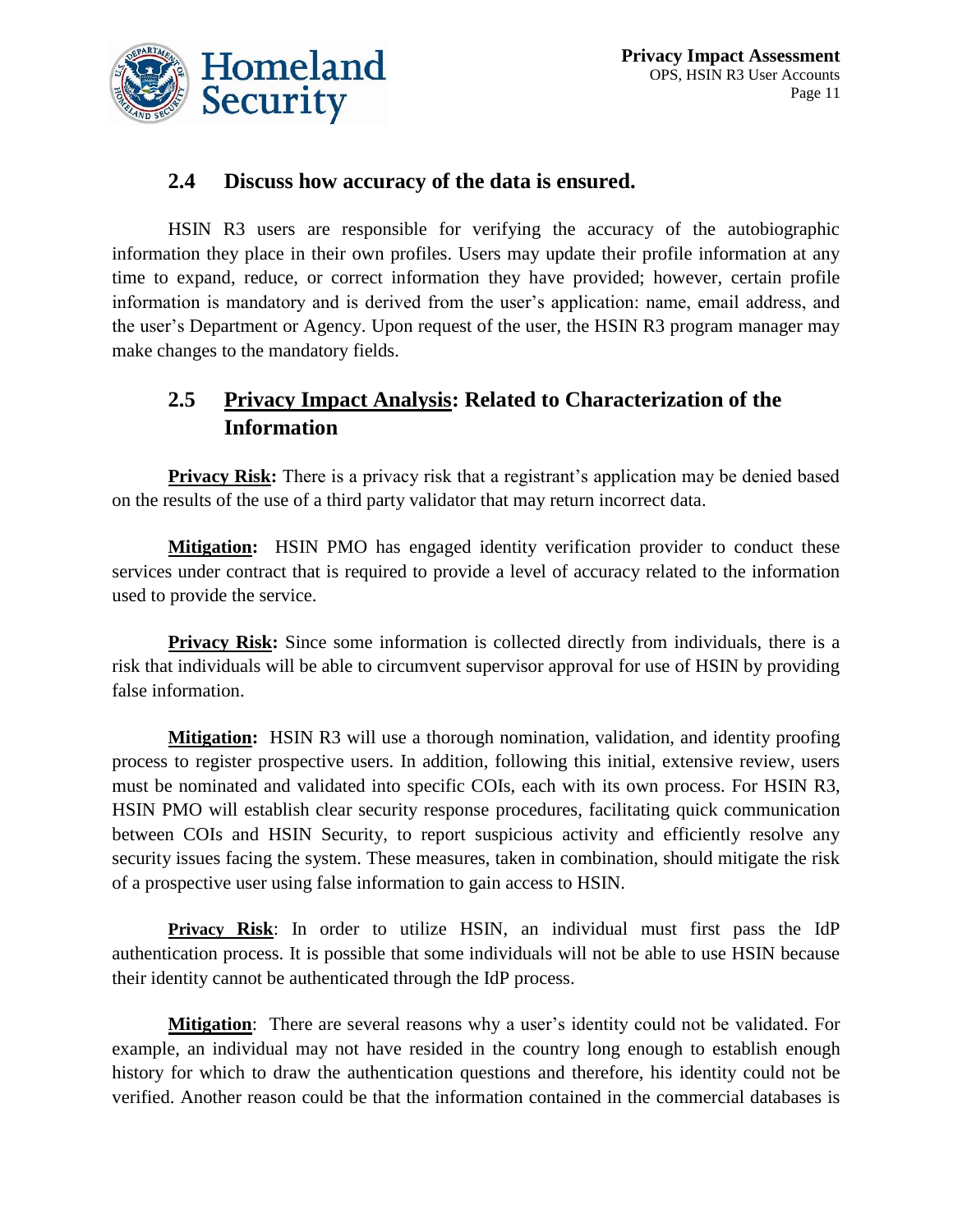

incorrect, thus providing insufficient information from which to develop authenticating questions. A third reason could be that an individual is attempting to illegitimately access HSIN. If and when the prospective user fails identity authentication, the system will provide the applicant with a limited number of opportunities to retry identity proofing. Should these retry attempts also fail, the system will present the applicant with the appropriate help desk phone number to call, based on the reason code of their failure.

HSIN PMO will regularly review and monitor the success rate of the IdP process. Additionally, HSIN clearly communicates the necessary actions an applicant must take in order to correct a failed IdP verification attempt. If and when the prospective user fails identity authentication, the system will provide the applicant with a limited number of opportunities to retry identity proofing. Should these retry attempts also fail, the system will present the applicant with the appropriate help desk phone number to call, based on the reason code of their failure.

**Privacy Risk**: DHS is using the services of a third-party IdP to authenticate identity. The IdP uses commercial identity verification information it has collected from financial institutions, public records, and other service providers. This commercial identity verification information does not belong to DHS, nor will DHS collect or retain such information. Nevertheless, there is a risk that an individual seeking access to HSIN may inaccurately assume that DHS collects and retains this information.

**Mitigation:** The HSIN secure web portal user interface will employ unique branding, such as different color scheme and screen layouts and messaging on the portal so that the user will understand when they are interacting with DHS and when they are interacting with the IdP. Directional guidance will also be displayed explaining why the IdP is collecting the information, what the information is being used for, and offering the user a way to exit the HSIN service and delete their information before the identity authentication takes place.

### **Section 3.0 Uses of the Information**

The following questions require a clear description of the project's use of information.

### **3.1 Describe how and why the project uses the information.**

HSIN is designed to facilitate the secure integration and interoperability of information sharing resources among federal, state, local, tribal, territorial, private-sector, international, and other non-governmental partners involved in identifying and preventing terrorism and in undertaking incident management activities. HSIN is designed to allow all relevant, vetted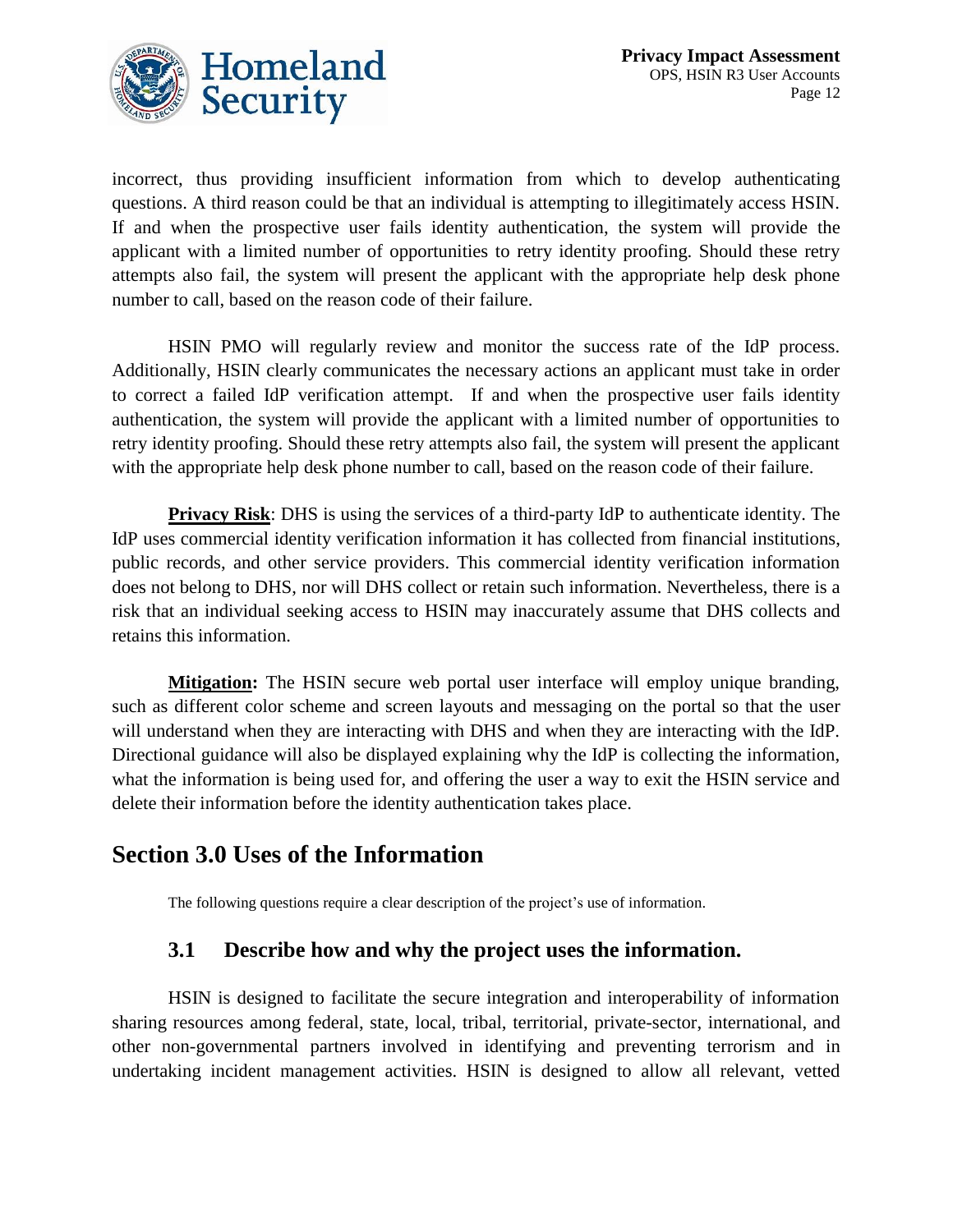

stakeholders access to the information regardless of jurisdictional, geographic, or agency boundaries, so long as it has been determined that the information is appropriate to be shared.

User registration information is used to (1) verify the potential user's identity; (2) contact his/her supervisor to obtain approval for the applicant's use of HSIN; and (3) determine a user's access to different shared spaces within the HSIN environment. User account information is also used to determine a user's operational and permission roles within HSIN. Information within the registration account may also be used to determine HSIN "federated users." A federated HSIN user is one whose roles, rights, and privileges have already been vetted securely in a federated portal that operates under a federated agreement.

A federated user shall receive revocable rights to access HSIN using the same credentials as her original federated portal. Access shall be available through web browser, mobile device, or other application. Such users shall be subject to the rules governing a particular HSIN COI, including additional COI membership criteria, in the same way as any other registered HSIN user.

In addition, aggregated information is used for reporting and metrics on the utilization of the system. Such metrics include an analysis of the number of active users from the various partner segments that HSIN supports and the number of users who have logged into the system in the past 24 hours.

**3.2 Does the project use technology to conduct electronic searches, queries, or analyses in an electronic database to discover or locate a predictive pattern or an anomaly? If so, state how DHS plans to use such results.** 

No, the HSIN search function does not possess such capability**.**

### **3.3 Are there other components with assigned roles and responsibilities within the system?**

Any component within DHS may use HSIN to enhance its information-sharing capabilities. Users have the ability to set up COIs, which operate under their specific Charter and the HSIN Terms of Service. COIs may specify membership criteria and other controls pertaining to who gains access to what information within the COI. These controls are designed to ensure security and integrity of HSIN and to limit damages to HSIN, providing users with transparency on their rights, duties, and privileges.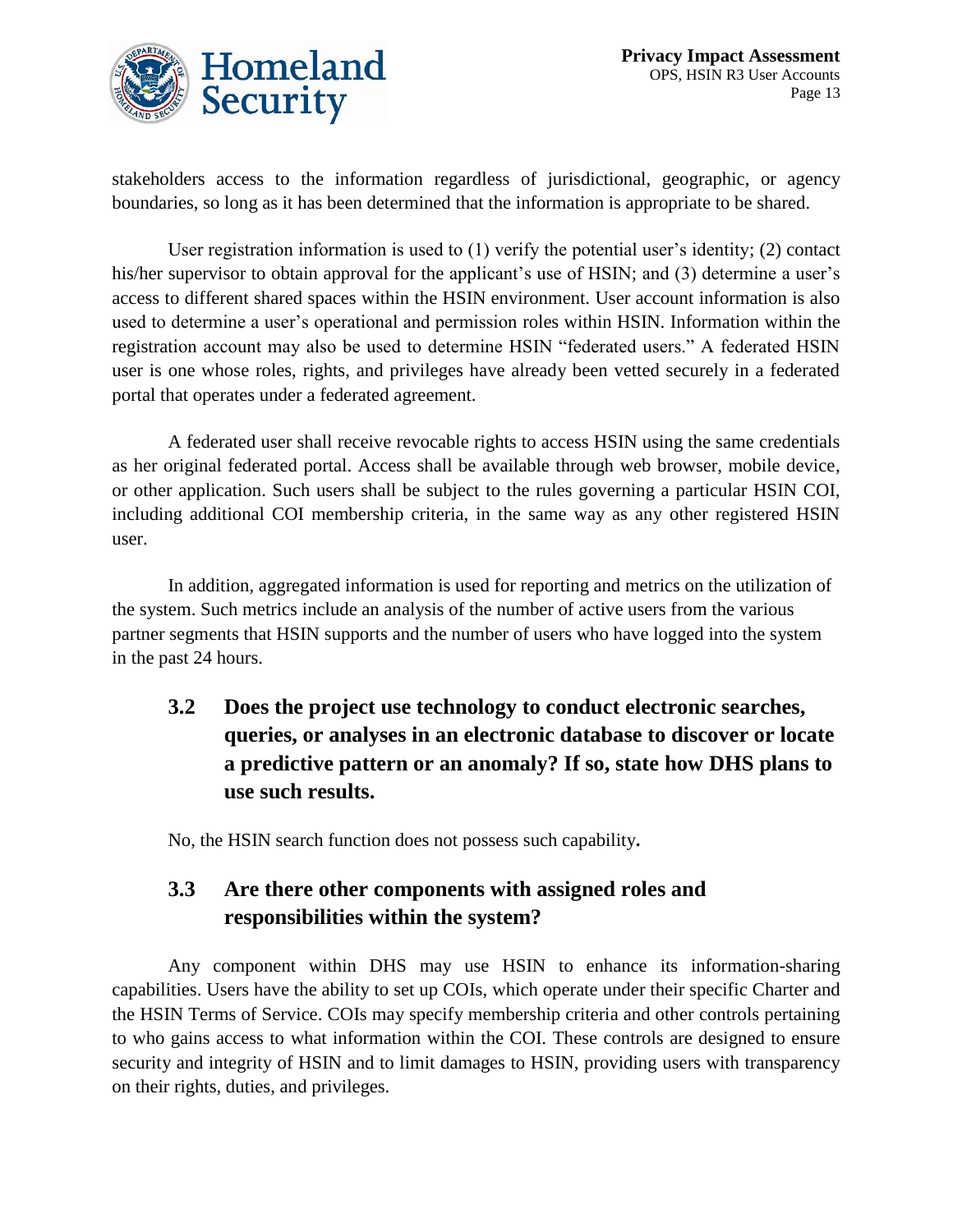

At a minimum, prospective HSIN COI users must possess the following attributes: (1) the applicant's work assignment supports a DHS ISE mission relevant to the COI; (2) the applicant is credentialed to access FOUO information; and (3) the applicant accepts and adhere to the HSIN Terms of Service. All members of HSIN can view basic contact information for other users on HSIN. Once a user is accepted into a COI, that COI membership becomes the primary means by which a user's access to content is defined, along with the credentials defined by the user profile, working in conjunction with content tagging and rules-based permissions.

The HSIN PMO is a data and content steward and is not responsible for the content that users and COIs post to any element of HSIN or retain custody and exclusive control over at any location within HSIN, under their relevant and applicable federal, state, local, territorial and tribal information management, privacy, public disclosure (or "sunshine") and records management statutes, or regulations.

### **3.4 Privacy Impact Analysis: Related to the Uses of Information**

**Privacy Risk:** There is a privacy risk that user account information may be used in a manner inconsistent with the purpose of the original collection.

**Mitigation:** HSIN user account information is only used to provide authorized individuals with access to DHS information technology resources. HSIN is designed to allow all relevant, vetted stakeholders access to the information regardless of jurisdictional, geographic, or agency boundaries, so long as the information is appropriate to be shared. In order to verify the registrant's identity, PII will be collected to validate one's credentials for access into HSIN, a COI, or any HSIN collaboration space within the HSIN system. During the authentication process, the IdP will be used to ensure full and effective validation through identity authentication. Third-party validation is used to ensure objectivity during the nomination, validation, and identity proofing process. By dividing the roles of nominator and validator, the risk of inappropriate, unilateral vetting is significantly reduced, ensuring that any new user, or a member of a COI, has been reviewed and confirmed as an appropriate, secure user on HSIN and in a given COI. The data fields listed in Table 1 above are all strictly necessary to ensure such effective validation. If a user's original criteria for membership in HSIN changes, he or she will need to be re-validated into a community.

**Privacy Risk:** There is a risk that the IdP will misuse the data collected during the identity verification process.

**Mitigation:** The IdP is contractually bound to only use the information collected from individuals for identity verification, as defined by the HSIN business process, limited fraud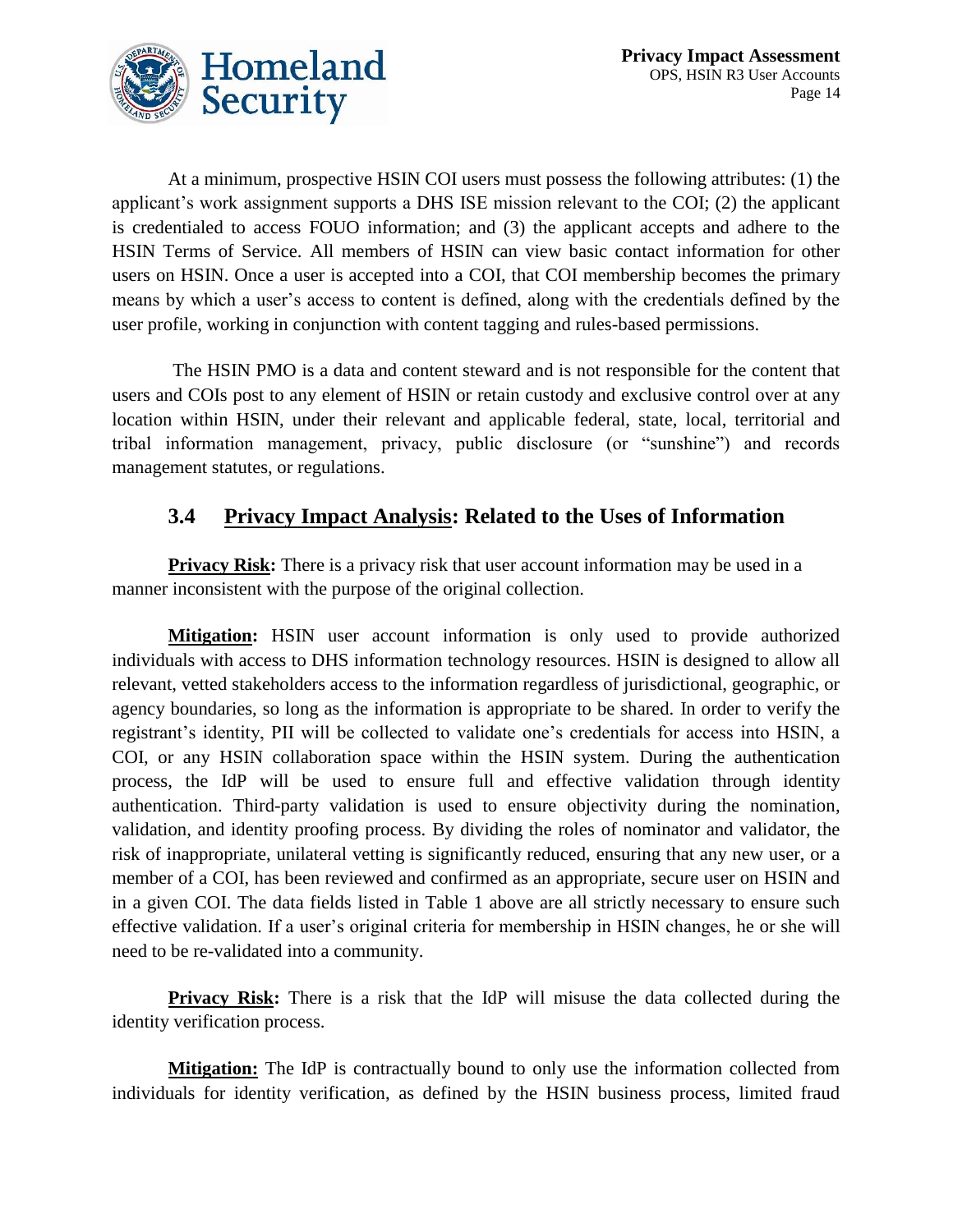

identification, and prevention. HSIN PMO confirms IdP compliance by ensuring all contract terms are adhered to through project management and compliance meetings throughout the term of the contract. The HSIN PMO will also provide guidance to HSIN users on how to notify the HSIN PMO of any irregularities in their credit reports as a result of using HSIN.

# **Section 4.0 Notice**

The following questions seek information about the project's notice to the individual about the information collected, the right to consent to uses of said information, and the right to decline to provide information.

# **4.1 How does the project provide individuals notice prior to the collection of information? If notice is not provided, explain why not.**

Users of HSIN R3 COIs receive notice of collection and use through a Privacy Act Statement and advisory notices. Users receive a Privacy Act Statement on the user access request form at the time of enrollment. Additionally, users receive notice that their activity on HSIN R3 will be logged and monitored in accordance with DHS authorities and policies to ensure appropriate use of DHS systems. The user notice is provided prior to each login.

### **4.2 What opportunities are available for individuals to consent to uses, decline to provide information, or opt out of the project?**

In the HSIN Terms of Service, all prospective users have the opportunity to consent to or decline the basic rights, duties, and privileges defined for HSIN users. Beyond the PII required to establish an account, all other PII is voluntarily provided by the user at his/her discretion. Users who choose not to provide the additional information necessary to complete the user profile may see the value of their participation in HSIN R3 diminish, but it will not affect their ability to have an account.

### **4.3 Privacy Impact Analysis: Related to Notice**

**Privacy Risk:** An individual seeking to make use of HSIN may inaccurately assume that the IdP authentication information belongs to and is collected and retained by DHS.

**Mitigation:** The HSIN secure web portal user interface will employ unique branding, such as different color scheme and screen layouts and messaging on the portal so that the user will understand when they are interacting with DHS and when they are interacting with the IdP. Directional guidance will also be displayed explaining why the IdP is collecting the information,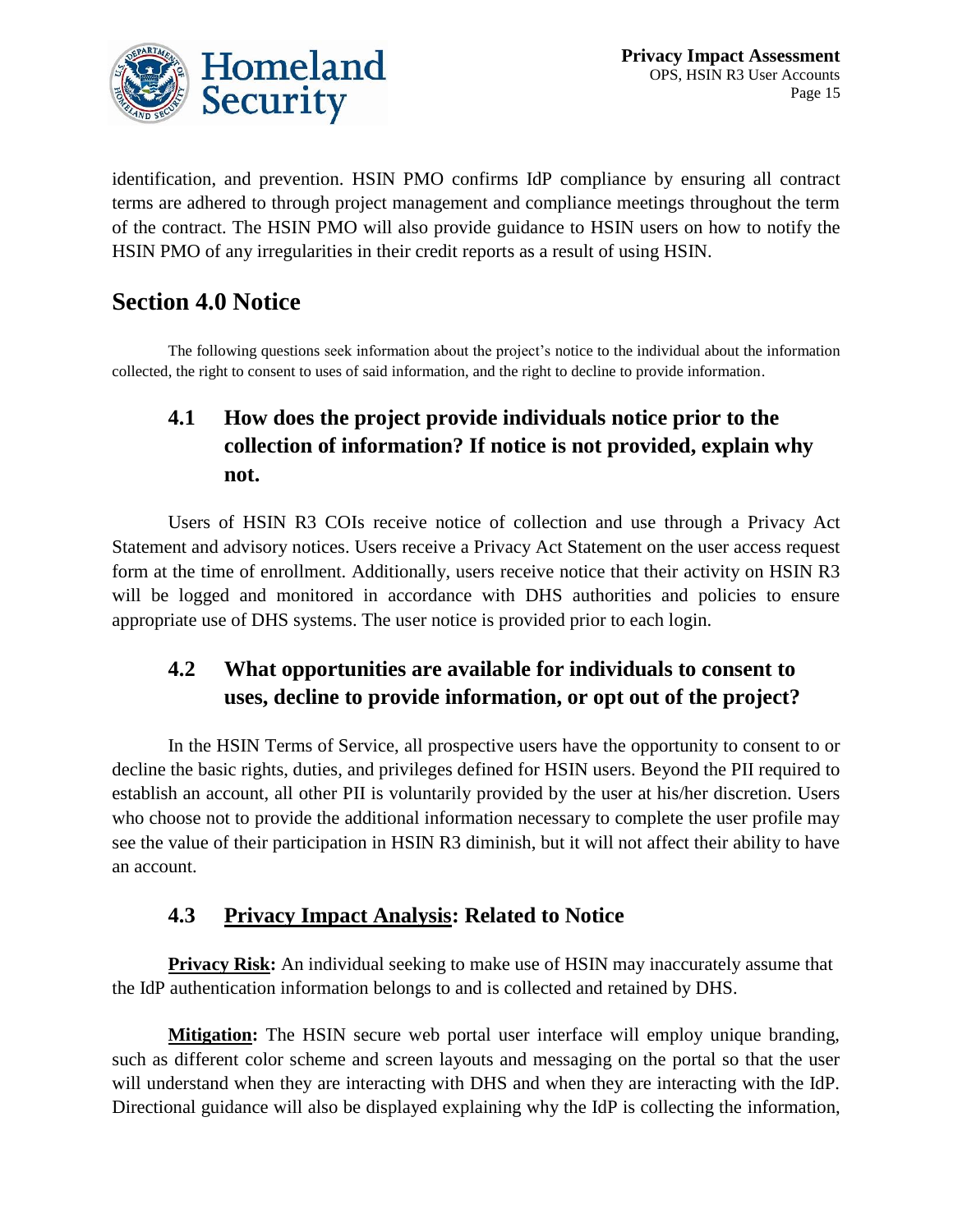

what the information is being used for, and offering the user a way to exit the HSIN service and delete their information before the identity authentication takes place.

**Privacy Risk:** HSIN users will not understand how their registration information is being collected and used by DHS.

**Mitigation:** The HSIN secure web portal user interface will have a clear Privacy Act notice at the point of collection as well as a link to the privacy policy on each page. Specific information on the use of the IdP will also be provided as the applicant goes through the process of applying for membership.

### **Section 5.0 Data Retention by the project**

The following questions are intended to outline how long the project retains the information after the initial collection.

#### **5.1 Explain how long and for what reason the information is retained.**

HSIN user account records will be retained and disposed of in accordance with the National Archives and Records Administration's General Records Schedule 24, section 6, "User Identification, Profiles, Authorizations, and Password Files." Inactive records will be destroyed or deleted six (6) years after the user account is terminated or the password is altered, when a user no longer wishes to be a registered user, or when no longer needed for investigative or security purposes, whichever is later.

DHS uses the services of a third-party IdP to authenticate an individual's identity. The third-party IdP uses commercial identity verification information to create the knowledge-based questions used to authenticate identity. This information does not belong to DHS, nor will DHS collect or retain the information from other sources relied upon by the third-party provider. The IdP maintains the time/date stamp so that the identity check inquiry is recorded and can be audited at a later date.

#### **5.2 Privacy Impact Analysis: Related to Retention**

**Privacy Risk:** There is a risk that HSIN user account information will be retained longer than is necessary.

**Mitigation:** HSIN R3 retains user account information for up to six (6) years from the time the account is deactivated. Retention of user account information while the account is active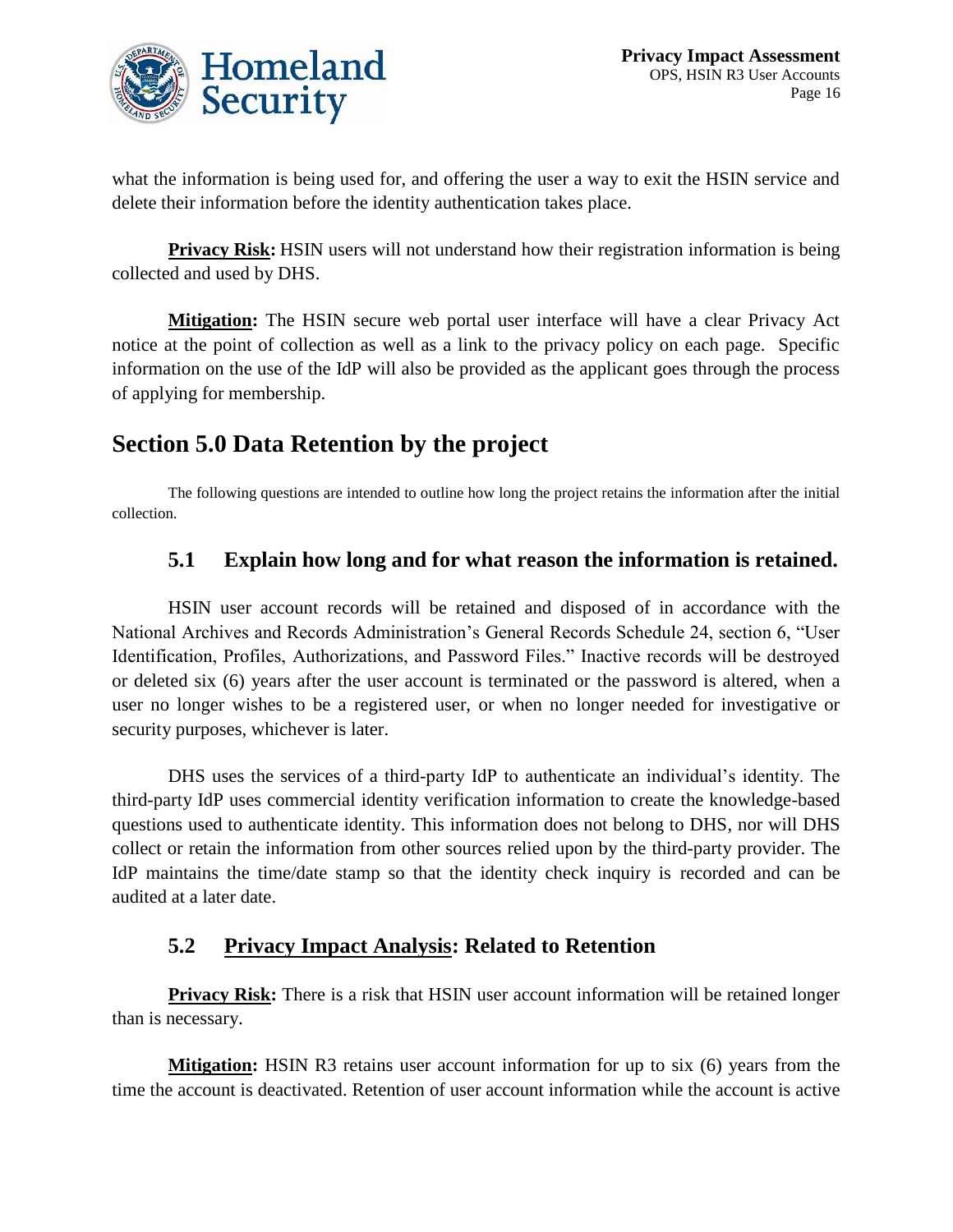

is appropriate given the user's role in the homeland security mission space. By retaining the user's profile, other members can benefit from his/her contributions, understand the user's qualifications and expertise for context, and judge the accuracy of the information contributed. Additionally, the retention of users' profiles permits the community to contact them in reference to that particular subject matter and their declared expertise through job changes and reassignments.

#### **Section 6.0 Information Sharing**

The following questions are intended to describe the scope of the project information sharing external to the Department. External sharing encompasses sharing with other federal, state and local government, and private sector entities.

### **6.1 Is information shared outside of DHS as part of the normal agency operations? If so, identify the organization(s) and how the information is accessed and how it is to be used.**

Yes, name, date of birth, home address, SSN (if provided), and home phone (if provided) will be collected for identity authentication purposes by a third-party IdP. This information sharing is covered under the contract with the third-party IdP service provider. The third-party IdP service will not disclose or share any of the information provided under this service as stated under the terms and conditions of the contract.

The authentication questions posed by the IdP are not shared with DHS, only the the pass/fail outcome of the identity authentication.

In addition to the third party IdP, HSIN will share user information with the sponsoring agency to ensure employment is accurately reflected and the individual has a need to be in a particular COI.

By default, a user's basic contact information, as listed in the Table 3 below, will be shared with all registered HSIN users in order to allow collaboration among the various community members.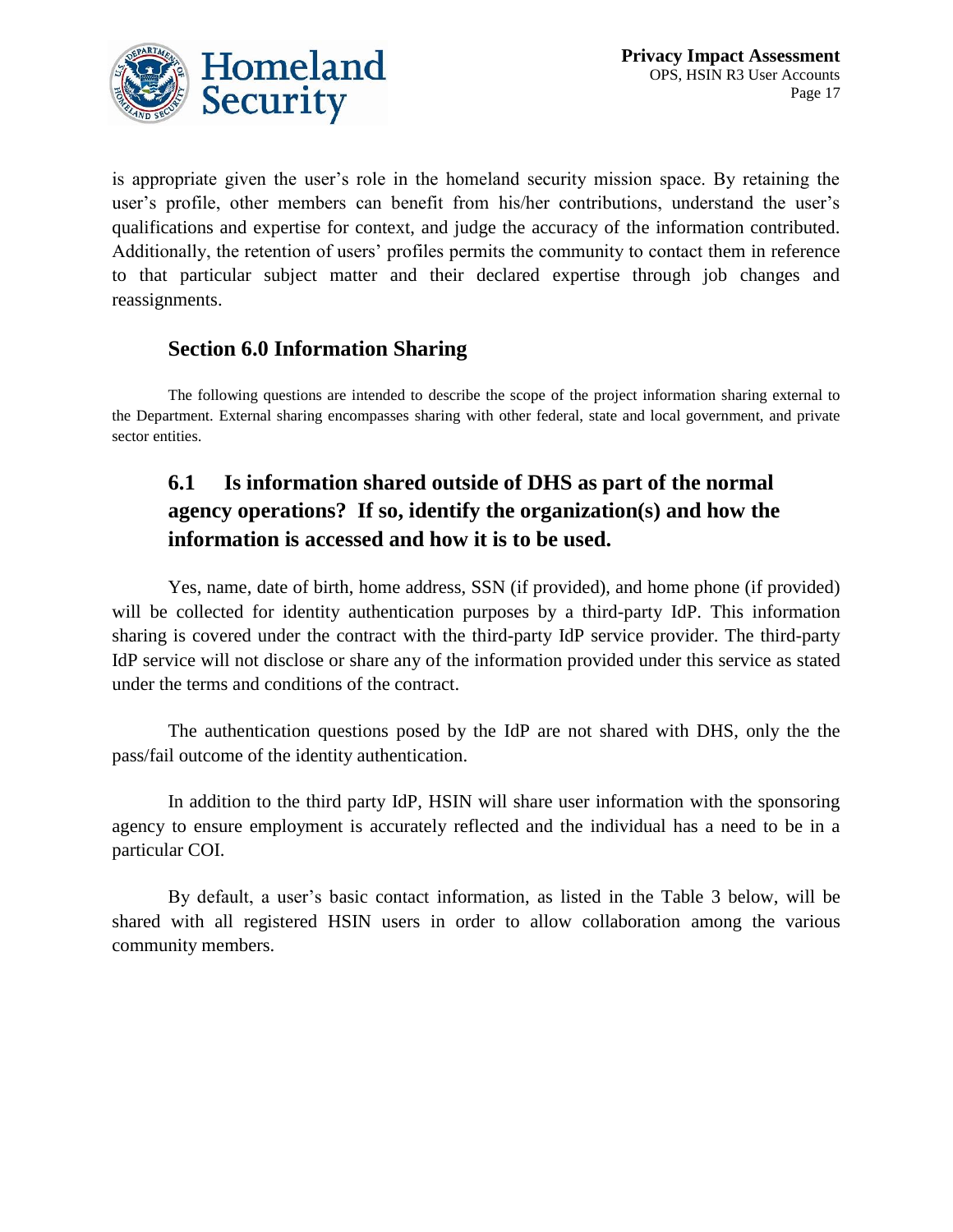

| <b>HSIN Users "My Profile"</b><br><b>Category</b> | <b>Display Name</b>   |
|---------------------------------------------------|-----------------------|
| <b>Basic Information</b>                          | User Name             |
|                                                   | Name                  |
|                                                   | Salutation            |
|                                                   | <b>First Name</b>     |
|                                                   | Middle Initial        |
|                                                   | Last Name             |
|                                                   | Suffix                |
|                                                   | Nickname              |
|                                                   | About Me              |
|                                                   | Picture               |
|                                                   | Certifications        |
|                                                   | <b>User Interests</b> |
|                                                   | <b>Business Phone</b> |

**Table 3: Basic Information Shared Among All HSIN Registered Users**

Furthermore, a user may select to share the additional fields listed in Table 4 below, with all members of the HSIN community. The middle column identifies the user registrant information that may be shared with, and only with, the HSIN user community. The column on the right identifies whether or not the user information is defaulted to be shared with "everyone" or "only me," meaning only the user to whom the information belongs as opposed to the HSIN user community.

| "My Profile" Category      | <b>Display Name</b>      | "Show To" Default |
|----------------------------|--------------------------|-------------------|
| <b>Basic Information</b>   | <b>Primary Community</b> | Everyone          |
| <b>Contact Information</b> | Primary E-Mail           | Everyone          |
|                            | Secondary E-Mail         | Everyone          |
|                            | Extension                | Everyone          |
|                            | Mobile Phone             | Only Me           |
|                            | Fax                      | Everyone          |
|                            | Pager                    | Only Me           |
|                            | <b>Other Phone</b>       | Only Me           |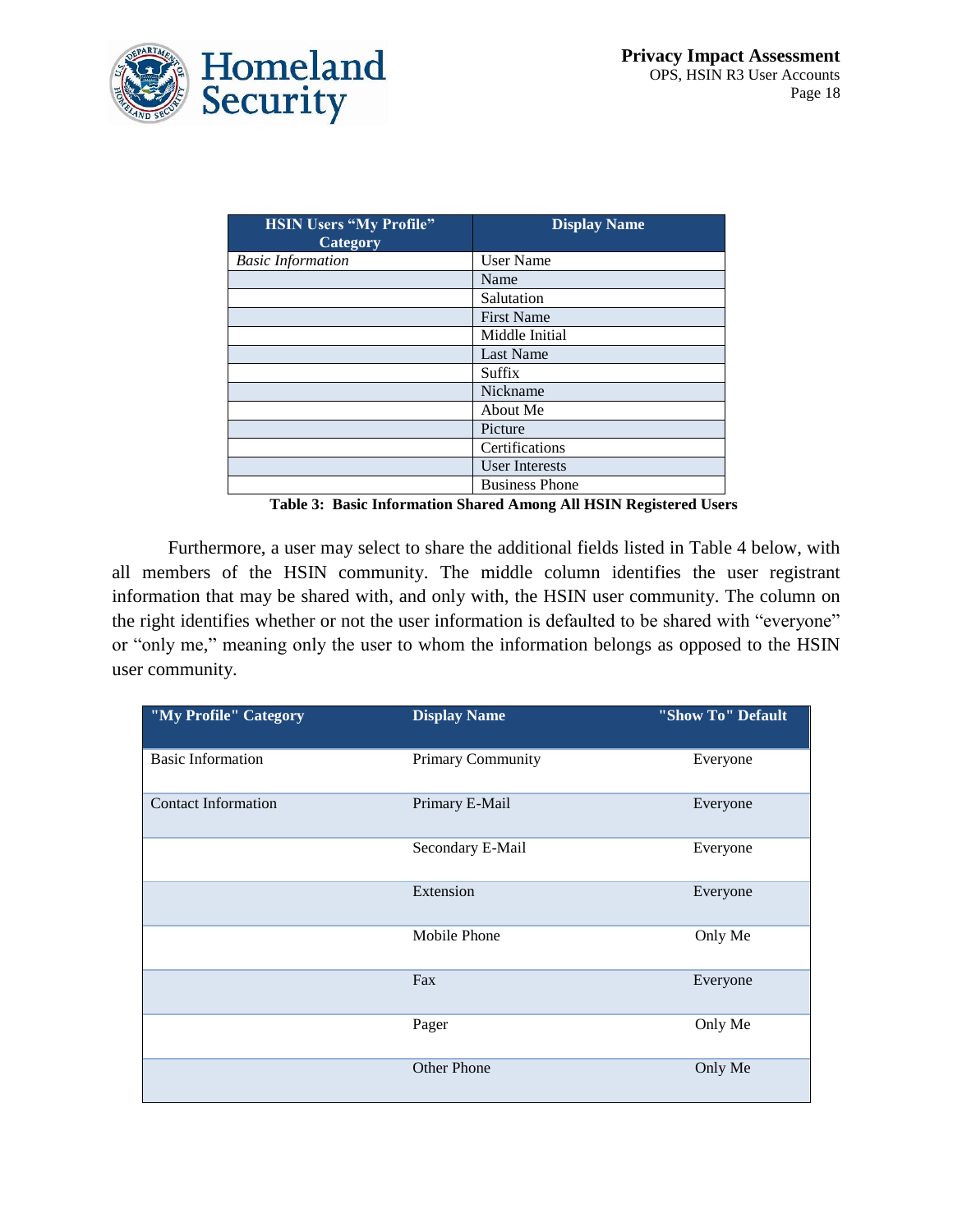

| "My Profile" Category         | <b>Display Name</b>      | "Show To" Default |  |
|-------------------------------|--------------------------|-------------------|--|
|                               | Primary Contact Method   | Everyone          |  |
|                               | Secondary Contact Method | Everyone          |  |
| <b>Employment Information</b> | Job Title                | Everyone          |  |
|                               | Job Role                 | Only Me           |  |
|                               | Organization             | Everyone          |  |
| <b>Business Location</b>      | Street 1                 | Only Me           |  |
|                               | Street 2                 | Only Me           |  |
|                               | Street 3                 | Only Me           |  |
|                               | City                     | Only Me           |  |
|                               | County                   | Only Me           |  |
|                               | Postal/ZIP               | Only Me           |  |
|                               | Country                  | Only Me           |  |
| Home Location                 | Street 1                 | Only Me           |  |
|                               | Street 2                 | Only Me           |  |
|                               | Street 3                 | Only Me           |  |
|                               | City                     | Only Me           |  |
|                               | County                   | Only Me           |  |
|                               | Postal/ZIP               | Only Me           |  |
|                               | Country                  | Only Me           |  |
| <b>Deployed Location</b>      | Street 1                 | Only Me           |  |
|                               | Street 2                 | Only Me           |  |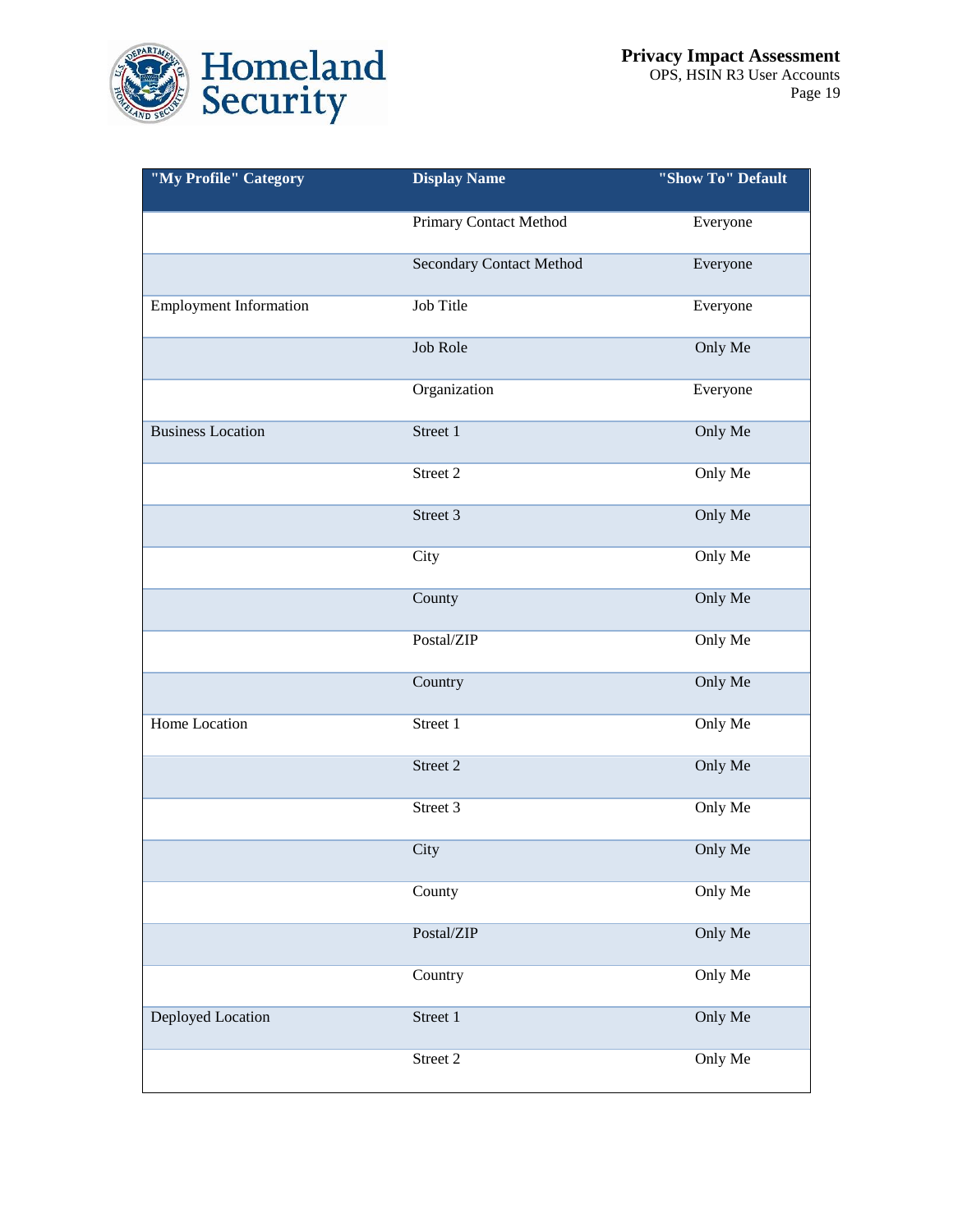

 $\overline{a}$ 

| "My Profile" Category | <b>Display Name</b> | "Show To" Default |
|-----------------------|---------------------|-------------------|
|                       | Street 3            | Only Me           |
|                       | City                | Only Me           |
|                       | County              | Only Me           |
|                       | Postal/ZIP          | Only Me           |
|                       | Country             | Only Me           |

**Table 4: Additional User Registration Fields that may be Shared within the HSIN Community**

### **6.2 Describe how the external sharing noted in 6.1 is compatible with the SORN noted in 1.2.**

The external sharing of information from these systems of record is compatible with the following routine uses: $\frac{9}{2}$ 

- To contractors and their agents, grantees, experts, consultants, and others performing  $\bullet$ or working on a contract, service, grant, cooperative agreement, or other assignment for DHS, when necessary to accomplish an agency function related to this system of records. Individuals provided information under this routine use are subject to the same Privacy Act requirements and limitations on disclosure as are applicable to DHS officers and employees.
- To sponsors, employers, contractors, facility operators, grantees, experts, and consultants in connection with establishing an access account for an individual or maintaining appropriate points of contact, and when necessary to accomplish a DHS mission function or objective related to this system of records.
- To other HSIN users in the same operational program supported by an informationtechnology system, where appropriate notice to the individual has been made that his or her contact information will be shared with other members of the same operational program in order to facilitate collaboration.

<sup>9</sup> *See* DHS/ALL/004 - General Information Technology Access Account Records (GITAAR) SORN (74 FR 49882; September 29, 2009), available at [http://edocket.access.gpo.gov/2009/E9-23513.htm.](http://edocket.access.gpo.gov/2009/E9-23513.htm)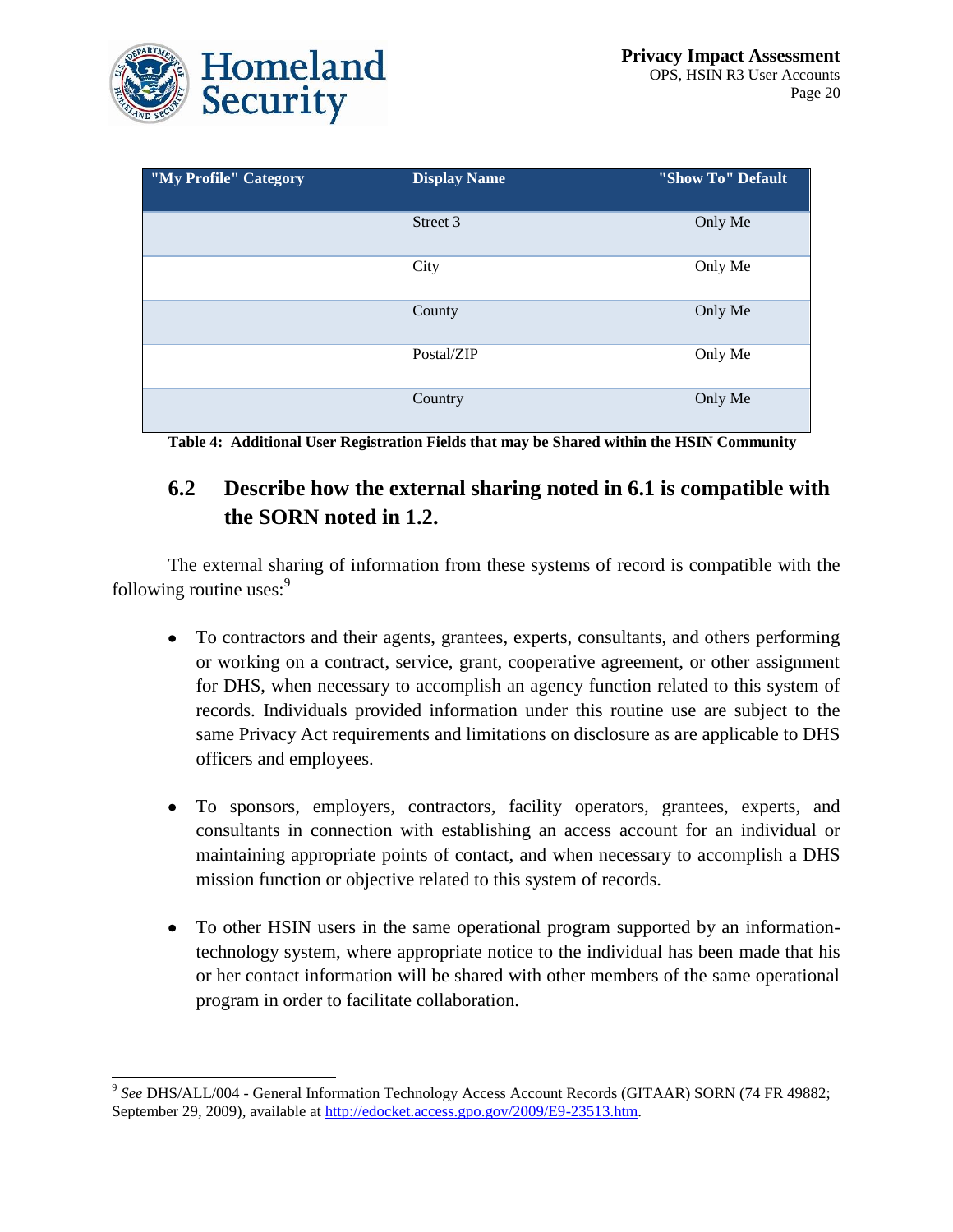

### **6.3 Does the project place limitations on re-dissemination?**

Dissemination of account information to anyone not involved with the creation, maintenance, deactivation, or deletion of the account is not authorized. Directory and profile information is only available online to active account holders.

### **6.4 Describe how the project maintains a record of any disclosures outside of the Department.**

Records of disclosures of PII outside the Department, used to support identity proofing with third parties by HSIN PMO and/or the third-party identity verification providers are maintained through standard system audit records. Such records are maintained for those PII fields which the PMO actually stores.

### **6.5 Privacy Impact Analysis: Related to Information Sharing**

**Privacy Risk:** The privacy risk is more user registration information than is appropriate may be shared inappropriately outside of DHS.

**Mitigation:** In order to mitigate this risk, HSIN PMO has set up the IdP so that registrant's identity is verified, but DHS does not collect the additional PII required to conduct the verification

### **Section 7.0 Redress**

The following questions seek information about processes in place for individuals to seek redress which may include access to records about themselves, ensuring the accuracy of the information collected about them, and/or filing complaints.

### **7.1 What are the procedures that allow individuals to access their information?**

HSIN R3 users are responsible for verifying the accuracy of the autobiographic information they place in their own profiles. Users may update many elements of their profile information at any time to expand, reduce, or correct information they have provided. However, certain profile information is mandatory and is derived from the user's application: name, email address, and the Department or Agency with which the user is affiliated. When individuals access their HSIN account information, they will be able to edit the following fields listed below in Table 5.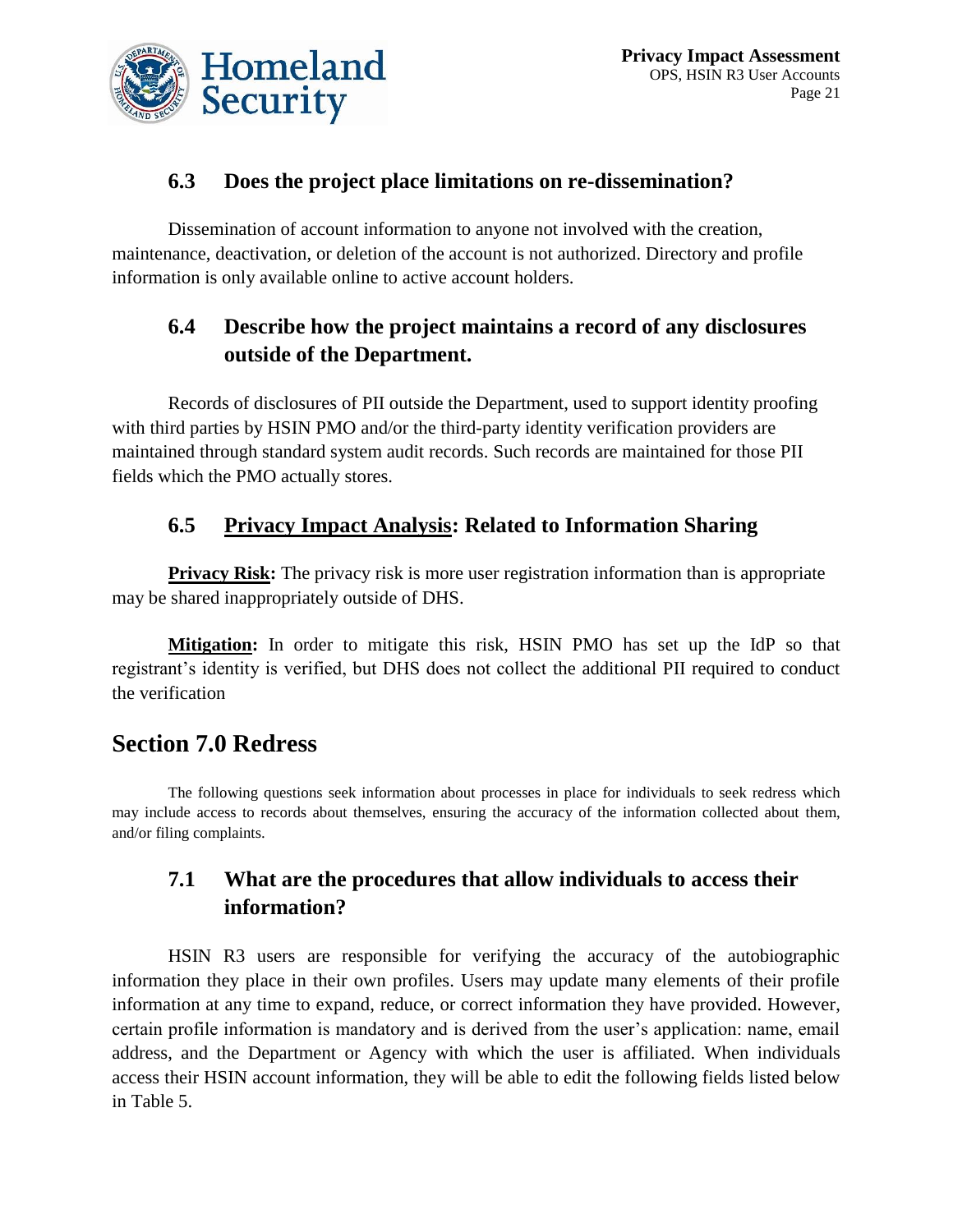

| <b>Editable Fields</b>               |  |  |
|--------------------------------------|--|--|
| About Me                             |  |  |
| Picture                              |  |  |
| Certifications                       |  |  |
| <b>User Interests</b>                |  |  |
|                                      |  |  |
| Secondary E-Mail                     |  |  |
| <b>Business Phone</b>                |  |  |
| Ext.                                 |  |  |
| <b>Mobile Phone</b>                  |  |  |
| $\overline{F}ax$                     |  |  |
| Pager                                |  |  |
| Other Phone                          |  |  |
| <b>Primary Contact Method</b>        |  |  |
| <b>Secondary Contact Method</b>      |  |  |
| <b>Job Title</b>                     |  |  |
| <b>Job Role</b>                      |  |  |
| Street 1                             |  |  |
| Street 2                             |  |  |
| Street 3                             |  |  |
| City                                 |  |  |
| County                               |  |  |
| Postal/ZIP                           |  |  |
| Country                              |  |  |
| Street 1                             |  |  |
| Street 2                             |  |  |
| Street 3                             |  |  |
| City                                 |  |  |
| County                               |  |  |
| Postal/ZIP                           |  |  |
| Country                              |  |  |
| Street 1                             |  |  |
| Street 2                             |  |  |
| Street 3                             |  |  |
| City                                 |  |  |
| County                               |  |  |
| Postal/ZIP                           |  |  |
| Country                              |  |  |
| <b>Authorization Expiration Date</b> |  |  |
| <b>Security Question</b>             |  |  |
| Security Answer                      |  |  |

#### **Table 5: Editable fields from HSIN profile page**

There may be instances when an individual is unable to authenticate his/her identity using the IdP authentication process. There are several reasons why this could happen. For example, an individual may not have resided in the country long enough to establish a credit or address history and therefore, his identity could not be verified. Another reason could be that the information contained in the commercial databases is incorrect. Alternatively, an individual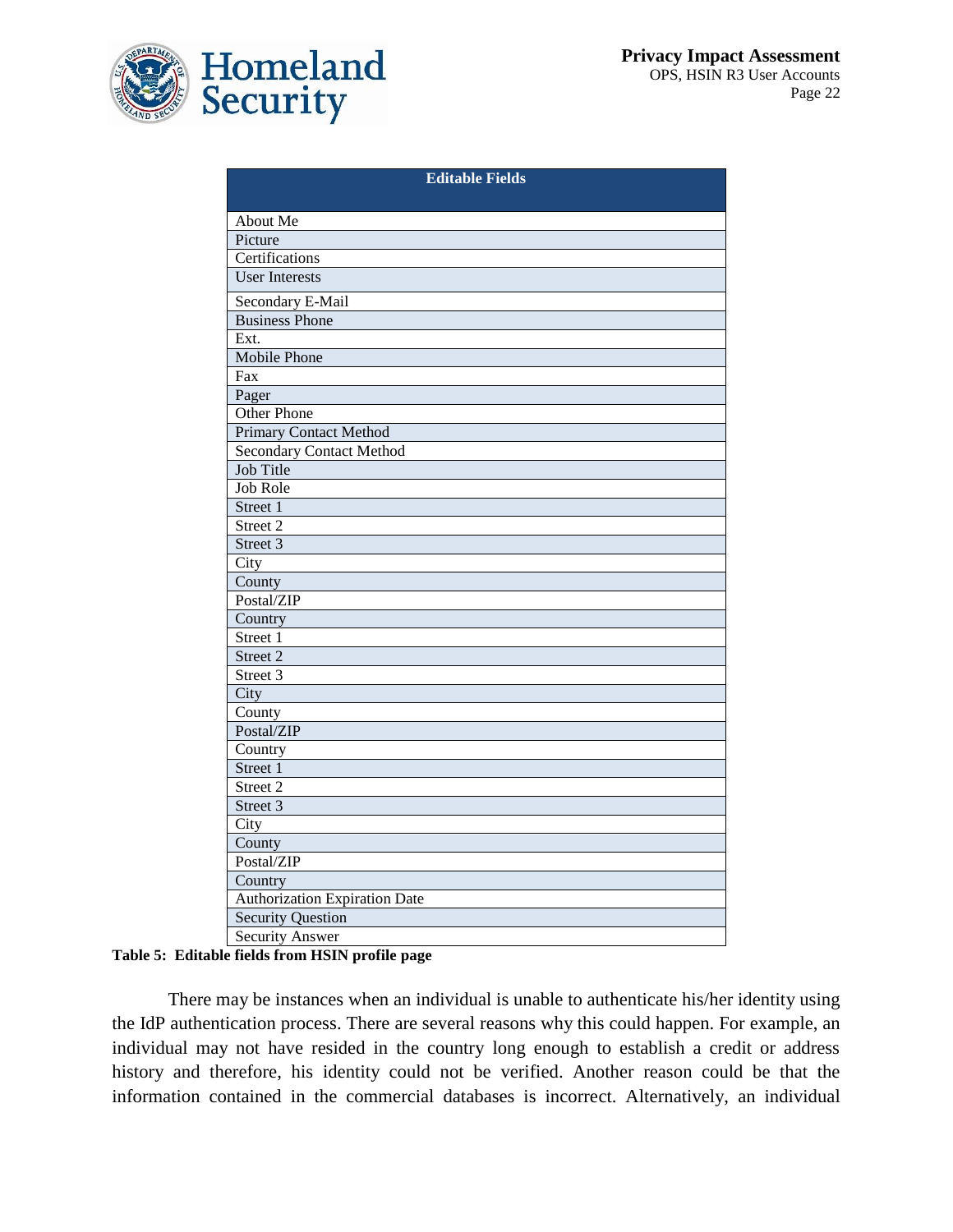

could be attempting to illegitimately access HSIN. If an applicant is unable to authenticate his or her identity, an error message will display directing the applicant to call the HSIN Help Desk in order to inquire and/or be directed to the IdP provider to resolve the issue.

HSIN PMO will regularly review and monitor the success rate of the IdP process. HSIN will also clearly communicate the necessary actions an applicant must take in order to correct a failed IdP verification attempt.

### **7.2 What procedures are in place to allow the subject individual to correct inaccurate or erroneous information?**

HSIN R3 users are responsible for verifying the accuracy of the autobiographic information they place in their own profiles. Users may update many elements of their profile information at any time to expand, reduce, or correct information they have provided. However, certain profile information is mandatory and is derived from the user's application: name, email address, and the Department or Agency with which the user is affiliated. When individuals access their HSIN account information, they will be able to edit the fields listed above in Table 5. Should a user seek to update profile information that cannot be unilaterally updated, the user may contact the HSIN Help Desk or HSIN Outreach Team for assistance.

In addition above, individuals may seek notification of and access to any record contained in this system of records, or seeking to contest its content, may submit a request in writing to the Headquarters or component FOIA Officer, whose contact information can be found at http://www.dhs.gov/foia under "contacts." If an individual believes more than one component maintains Privacy Act records concerning him or her, the individual may submit the request to the Chief Privacy Officer and Chief Freedom of Information Act Officer, Privacy Office, Department of Homeland Security, 245 Murray Drive, S.W., Building 410, STOP-0655, Washington, D.C. 20528.

When seeking records about yourself from this system of records or any other Departmental system of records, your request must conform with the Privacy Act regulations set forth in 6 CFR Part 5. You must first verify your identity, meaning that you must provide your full name, current address, and date and place of birth. You must sign your request, and your signature must either be notarized or submitted under 28 U.S.C. § 1746, a law that permits statements to be made under penalty of perjury as a substitute for notarization. While no specific form is required, you may obtain forms for this purpose from the Chief Privacy Officer and Chief Freedom of Information Act Officer, http://www.dhs.gov/foia or 1-866-431-0486. In addition you should provide the following: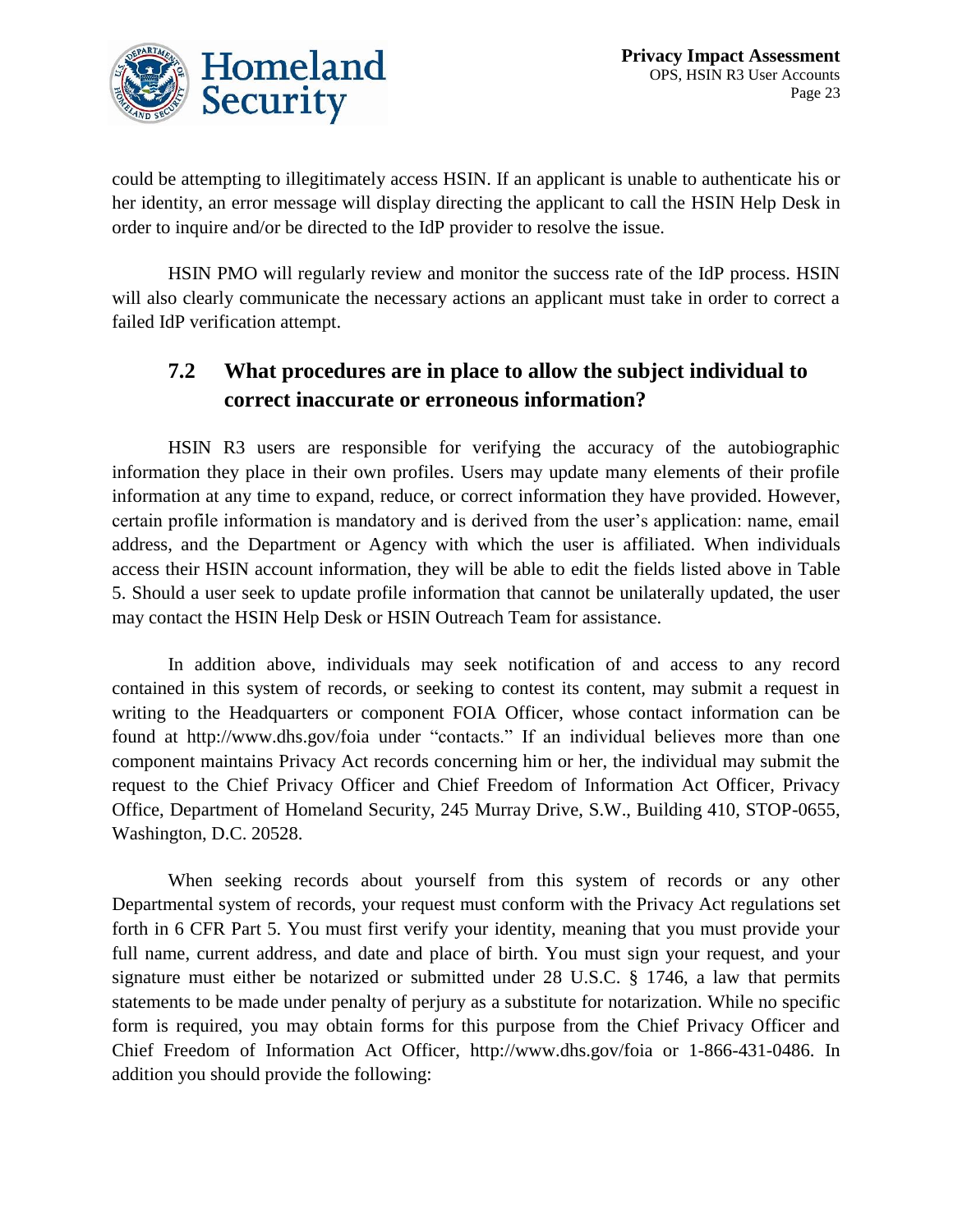

- An explanation of why you believe the Department would have information on you;
- $\bullet$  Identify which component(s) of the Department you believe may have the information about you;
- Specify when you believe the records would have been created;
- Provide any other information that will help the FOIA staff determine which DHS component agency may have responsive records; and
- If your request is seeking records pertaining to another living individual, you must include a statement from that individual certifying his/her agreement for you to access his/her records.

Without this bulleted information the component(s) may not be able to conduct an effective search, and your request may be denied due to lack of specificity or lack of compliance with applicable regulations.

### **7.3 How does the project notify individuals about the procedures for correcting their information?**

HSIN registrants are notified in the form of a Privacy Act Statement on their user account creation questionnaire, the publication of this PIA, and the publication of the DHS/ALL/004 - General Information Technology Access Account Records (GITAAR) SORN, 74 Fed. Reg. 49882 (Sep. 29, 2009), in the Federal Register and on [www.dhs.gov/privacy.](http://www.dhs.gov/privacy)

#### **7.4 Privacy Impact Analysis: Related to Redress**

**Privacy Risk:** There is a privacy risk that HSIN users will not be able to correct or amend their HSIN user information.

**Mitigation:** A HSIN user shall have the right to edit/modify his profile information in his HSIN Mysite (a.k.a. My HSIN) profile, which is viewable by other HSIN users. A HSIN user shall not have the right to unilaterally modify the registration information retained by the Program for purposes of program and system management. To modify and/or update such information, the user will have to contact the HSIN Help Desk.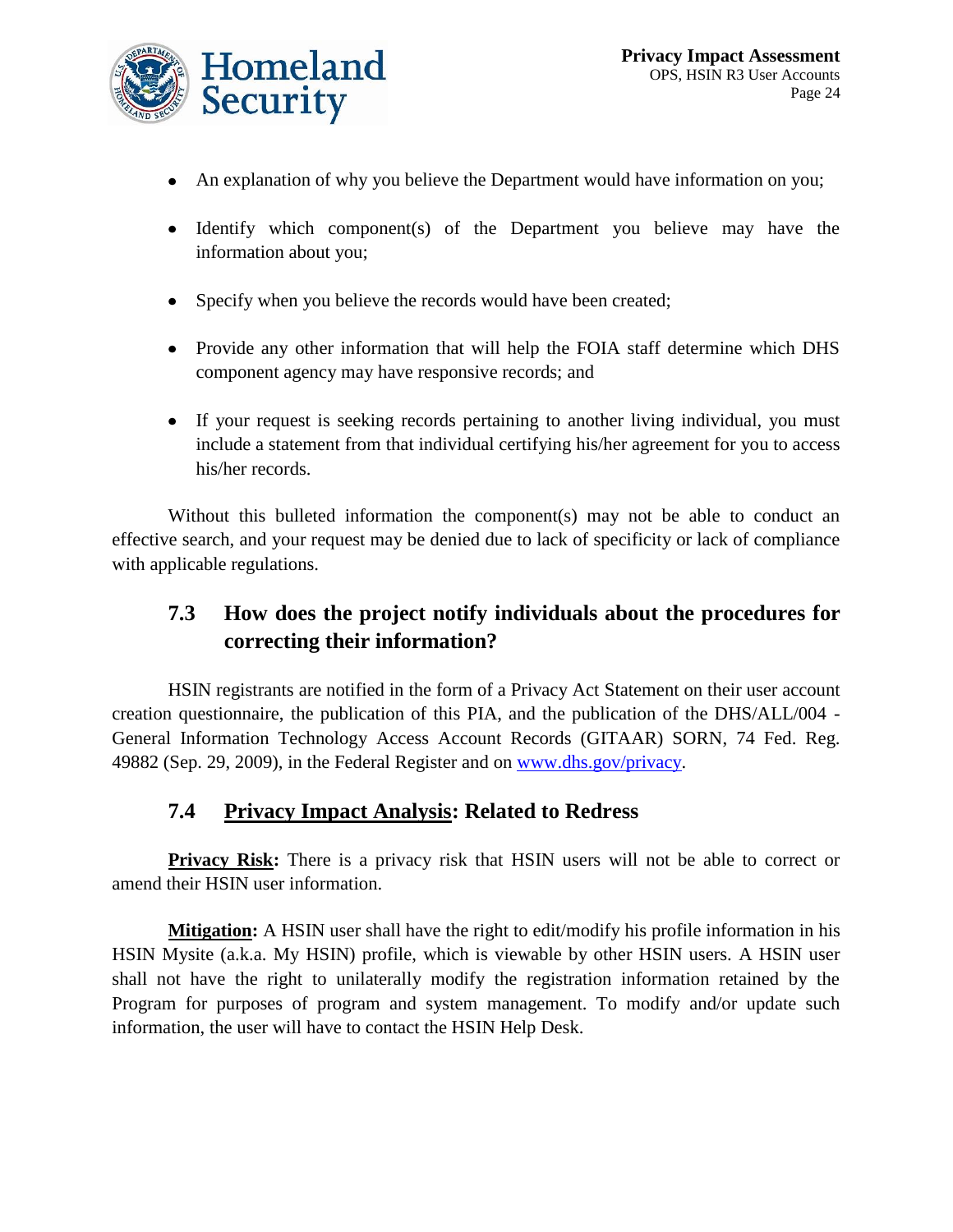

### **Section 8.0 Auditing and Accountability**

The following questions are intended to describe technical and policy based safeguards and security measures.

### **8.1 How does the project ensure that the information is used in accordance with stated practices in this PIA?**

HSIN PMO, in coordination with COIs, has the ability to track content access requests through the use of logs and standard, automated workflows defining the movement of content. In so doing, access requests and the movement of content, including re-dissemination, are documentable. Workflows may be utilized to ensure that certain types of marked content cannot, technically, be shared with certain types of users and/or communities.

A HSIN 3.0 System Security Plan (SSP) has been developed by HSIN PMO as of May 2, 2012, in full compliance with DHS 4300a, in anticipation of a final authorization to operate. All HSIN users are required to operate within the bounds of their actual authorities, the Terms of Service, and the rules established by the relevant COI in its Charter. Each COI will establish a Charter that will define its purpose, objectives, and management structure, clearly defining how the COI will work to advance the mission of ISE, IRTPA, and Section 515. HSIN PMO will work in cooperation with each COI to ensure such rules are enforced, and will enforce rules regarding the regular review of COIs and whether their purpose and objectives still justify the operation of the COI. If it is found that a COI is no longer required, PMO will work with the appropriate COI sponsors to eliminate that COI. Collectively, these rules and bounds will mitigate the risk of uses of content on HSIN inconsistent with specific mission areas and authorities.

### **8.2 Describe what privacy training is provided to users either generally or specifically relevant to the project.**

All OPS employees, contractors, and other personnel receive initial on-boarding within 30 days and annual privacy and security awareness training thereafter. HSIN PMO will offer baseline training regarding the topics below; however, the duty to pursue such applicable training is the responsibility of users and their COIs. Privacy-related training topics provided from HSIN PMO include:

- Privacy and FOIA compliance
- Records Management
- COI Roles/Limitations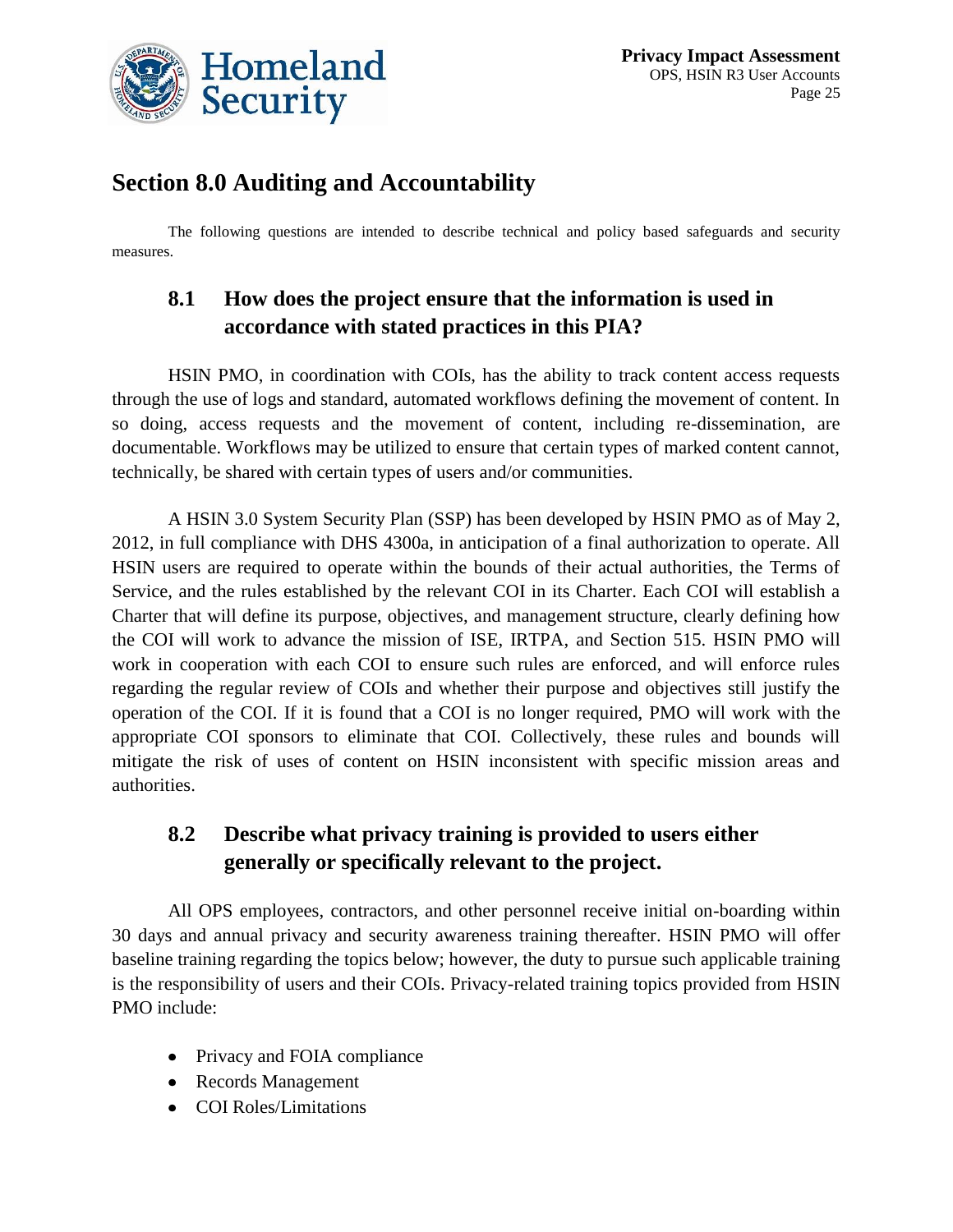

- Classifications and Markings (PII, SSI, FOUO, etc.)
- Nomination/Validation Certifications
- Mobile Device Access
- Shared Space Activities
- 508 Compliance

Recurring and evolving training topics will be made available to all users from the HSIN Central landing page. HSIN training material will be tailored to ensure the content is relevant to the audience and delivered in flexible pre-recorded modules and short virtual conference training sessions that will allow the opportunity for the trainees to ask questions and explore within their operational context. A training delivery schedule will be established to ensure all site managers, site designers, content managers, and contributors have attended the appropriate courses in advance of the majority of end users. In-person classroom training shall be provided for site managers, site designers, content managers, and content contributors. In addition, to accommodate users spanning the continental U.S and its territories, the training team shall be prepared to support virtual training as required. As supplemental instruction, the training team will provide brief online training modules that will also include best-practice guidance on topics such as document management and content dissemination.

### **8.3 What procedures are in place to determine which users may access the information and how does the project determine who has access?**

HSIN maintains strict permissions controls for use when determining if an applicant for membership to HSIN can become a registered HSIN user. These controls are designed to ensure the security and integrity of HSIN and limit damages, provide users transparency on terms of service, and make enforcing penalties easier.

A qualified individual may only be considered for access to HSIN either by being nominated by a current user or calling the HSIN Help Desk to request that a point of contact be provided. Prospective users will be required to answer a set of questions mapping their attributes to their job function or purpose for using HSIN. The personal and employment data collected for HSIN's identity proofing process is limited to the information necessary to validate the registrant's identity by a legitimate and approved validating authority of the respective COI, the qualifications to enter into particular HSIN collaboration spaces, and/or to access specific information within HSIN.

HSIN Registration information will be saved and stored on HSIN and may be shared by any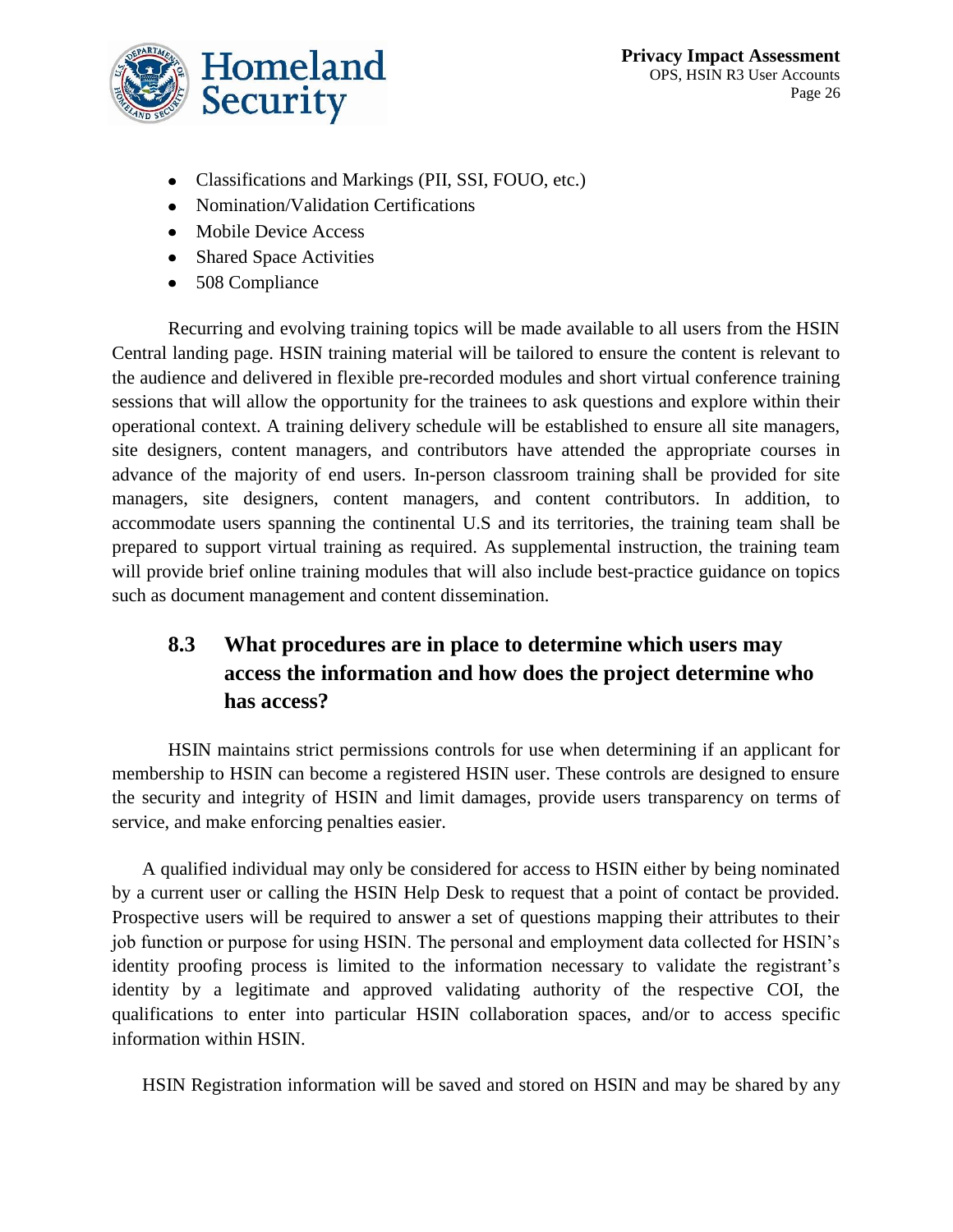

DHS entity or component involved in the process of validating the registrant's identity for access to a particular COI or collaboration space.

There is a 45-day period for a user to be vetted into a COI based upon the attributes collected from the questionnaire following his/her successful completion of the initial HSIN registration and identity proofing procedures. After such time, if the user has not been vetted, he/she will need to repeat the registration process. During the vetting process, the prospective user does not have access to any COI until a COI accepts his or her registration. At this initial level of access, migrating users will have read-only access to the home page and HSIN Central until the appropriate COI(s) accept them.

In order to gain access to HSIN, potential users must submit biographical and employment information so that they may be verified as legitimate potential users. This initial verification of identity is conducted through a third-party service. Users may decline to provide their information during this initial review process, but by doing so, their application for access will be rejected and they will not be provided an account. Upon successful review and authentication, each user is assigned to a primary COI based on their information sharing requirements, permissions, and interests. At this point, the User must also access HSIN using a two-factor authentication process, which is standard for all HSIN users. Two-factor authentication helps ensure the integrity of the System by validating the registered user's identity.

The COI sponsor is responsible for evaluating the newly nominated, prospective user for acceptance into its COI. With exceptions, the COI sponsor should be from the same jurisdiction or jurisdiction-type as the majority of the users making up the COI. If there are multiple jurisdictions within a COI or sub-COI, the COI Site Manager must be from the same jurisdictiontype as the majority of users making up the COI. Each COI establishes membership criteria and potential users must meet those requirements in order to gain access to such community. Every COI empowers specific validating authorities to vet potential users into the community. Those validating authorities are responsible for verifying the legitimacy of the potential user. The primary COI and its sponsor(s) will have authoritative responsibilities over the COIs users.

Each COI has one or more sponsors with authoritative responsibility over the COI's users. Responsibility for all nomination and validation procedures for the COI resides with the COI sponsor(s). Nomination and/or validation duties are performed by an authority within the COI's established management—such duties cannot be delegated to an individual or organization outside of the COI's management structure (e.g., a state COI cannot delegate authority to a federal agency who is not also a sponsor of the COI).

The COI Sponsor shall be responsible for evaluating the newly nominated prospective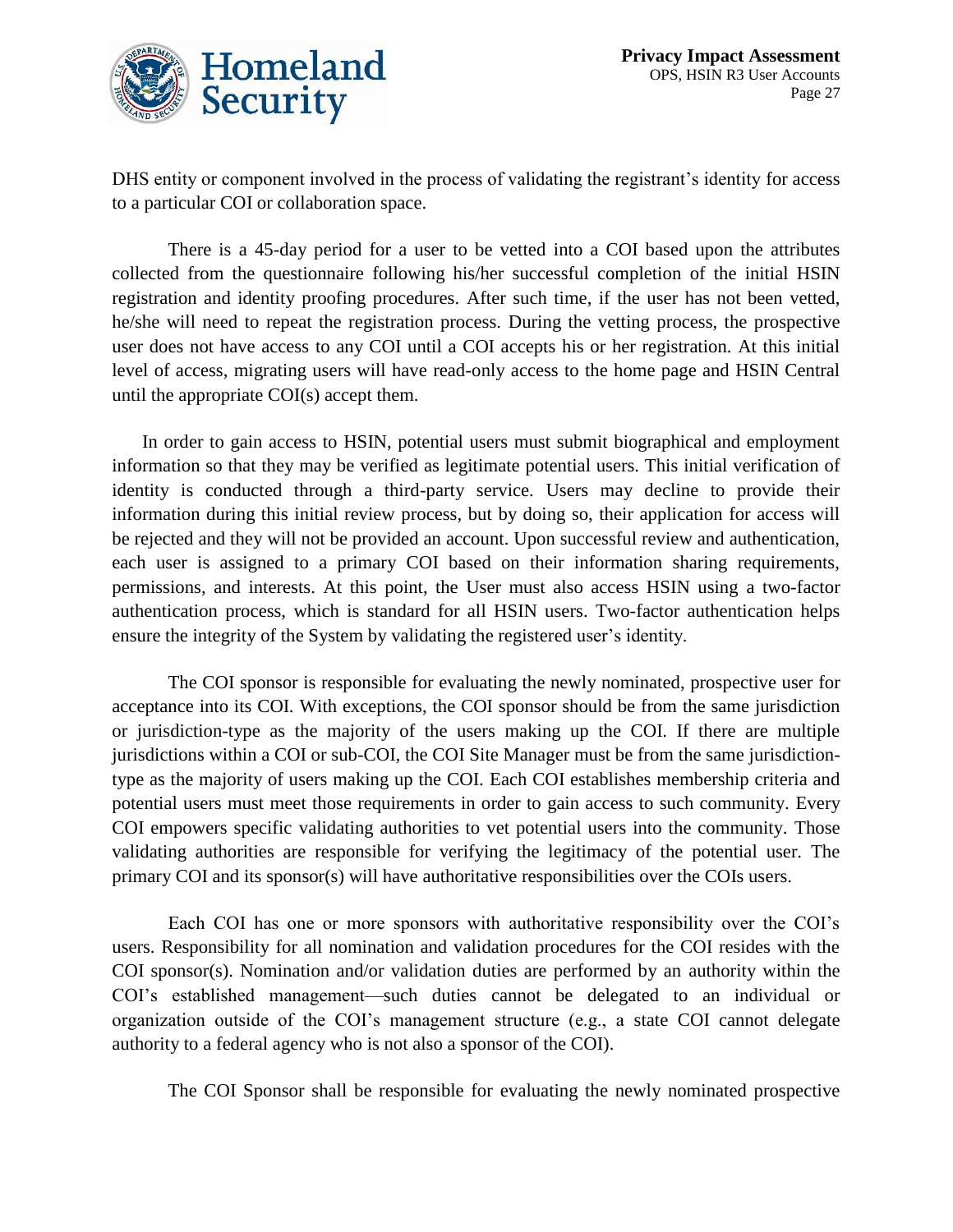

 $\overline{\phantom{a}}$ 

user for acceptance into its COI. With exceptions, the COI sponsor should be from the same jurisdiction or jurisdiction type as the majority of the users making up the COI. If there are multiple jurisdictions within a COI or sub-COI, the COI sponsor must be from the same jurisdiction-type as the majority of users making up the COI.<sup>10</sup> In addition to these controls, the COI maintains additional criteria for admitting new users into its community. At a minimum, prospective HSIN COI users must possess the following attributes: (1) the applicant's work assignment supports a DHS ISE mission relevant to the COI; (2) the applicant is credentialed to access FOUO information; and (3) the applicant accepts and adhere to the HSIN Terms of Service.

Once verified, the user receives access privileges to only her Primary COI; however, a user can be a member of more than one COI if it is appropriate and the membership criteria are met. At this second level of access, the user has been vetted into a COI and has functional capabilities consistent with the attributes defined during the initial registration questionnaire. A user's COI membership is the principal content-permissions control mechanism for users. The user's COI membership, and all the user attributes that such membership defines, work in concert with specific content tags attached to particular content, to determine the accessibility of content for a particular user.

### **8.4 How does the project review and approve information sharing agreements, MOUs, new uses of the information, new access to the system by organizations within DHS and outside?**

HSIN maintains strict permission controls when evaluating the credentials for a prospective applicant. These controls are designed to limit damages and ensure that the security and integrity of HSIN are upheld. Additionally, these controls provide users transparency on the terms of service and make enforcing penalties easier. Users may decline to provide their information during the initial review process, but by doing so, their application for access will be rejected and they will not be provided an account. Upon successful review and authentication, each user is assigned to a primary COI.

Each COI will establish a Charter that will include enforceable rules to ensure that PII is only posted to a given COI as required, and only shared to the Shared Space as required to advance the mission of the ISE, IRTPA, and Section 515. HSIN PMO will work in cooperation with each COI to ensure such rules are enforced. Under the terms of these Charters, and the

<sup>&</sup>lt;sup>10</sup> The requirement that a Sponsor(s) be from the same jurisdiction and/or jurisdiction type as the majority of its COI's user-members should not be interpreted in any way as to limit cross or multi-jurisdictional information sharing and collaboration. This provision is provided to ensure the integrity of the nomination/validation process, having nominators and validators best positioned to perform their duties.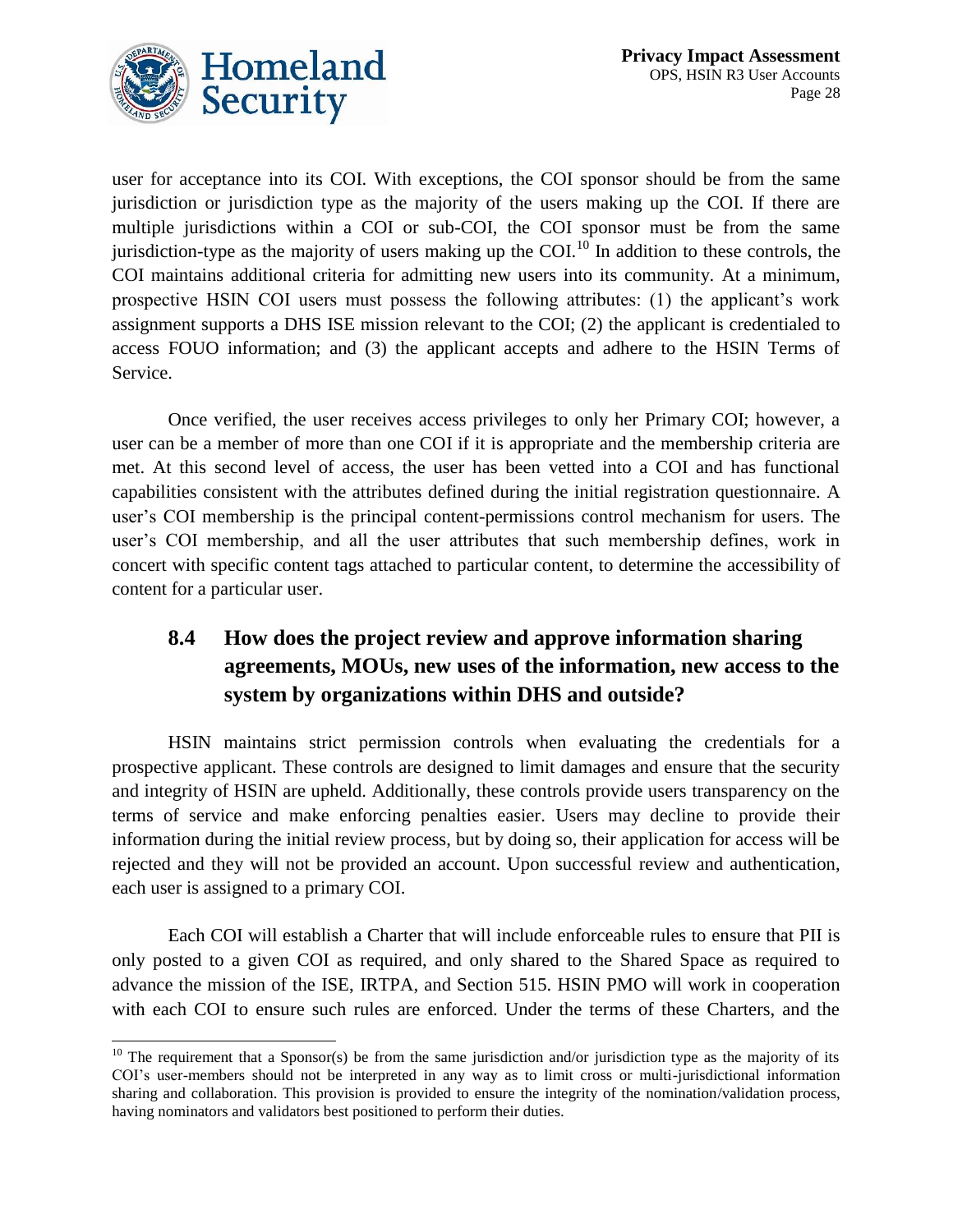

HSIN Terms of Service, each User and content owner in HSIN shall be responsible for ensuring that content loaded onto HSIN is the most accurate and up-to-date available, and that outdated, inaccurate information is withdrawn from HSIN. HSIN PMO will coordinate with each COI to ensure that its Charter includes a provision for removing outdated, no longer accurate, shared content. HSIN PMO will also explore potential development of business processes to remove shared content that has been in the Shared Space for an inappropriately long period of time, archiving the content in conjunction with individual COI rules. The HSIN Program Office will work in cooperation with each COI to ensure all such rules are enforced.

## **Responsible Officials**

Donna Roy HSIN Program Director Department of Homeland Security

# **Approval Signature**

Original signed and on file with the DHS Privacy Office.

Mary Ellen Callahan Chief Privacy Officer Department of Homeland Security

\_\_\_\_\_\_\_\_\_\_\_\_\_\_\_\_\_\_\_\_\_\_\_\_\_\_\_\_\_\_\_\_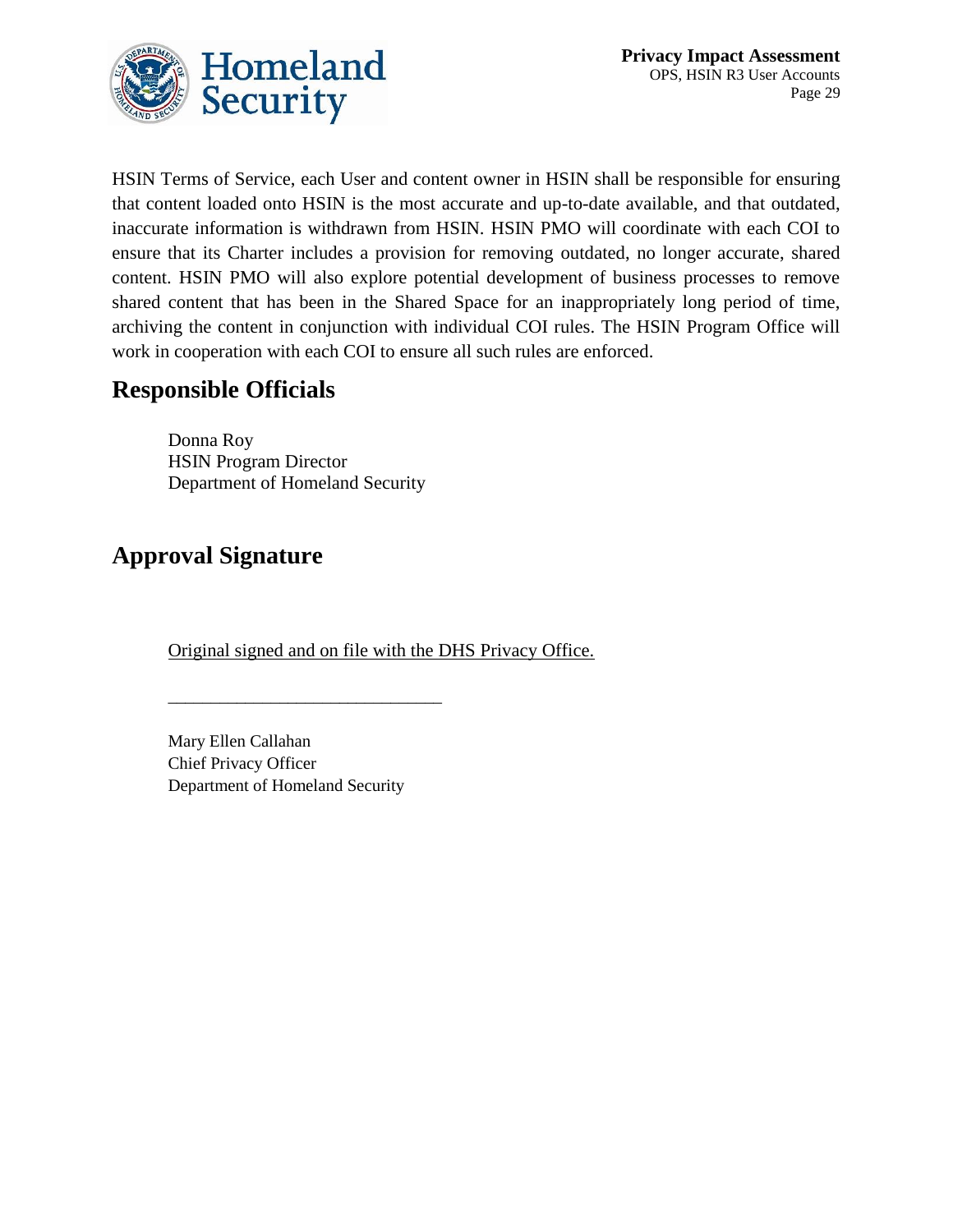

l

#### **Appendix**

#### **Primary Communities of Interest<sup>11</sup>**

|                   | Chief Financial Officer (CFO)<br>$\bullet$                              |  |  |
|-------------------|-------------------------------------------------------------------------|--|--|
|                   | Citizenship and Immigration Services Ombudsman (CISOMB)<br>$\bullet$    |  |  |
|                   | Civil Rights and Civil Liberties (CRCL)<br>$\bullet$                    |  |  |
|                   | Customs and Border Protection (CBP)<br>$\bullet$                        |  |  |
|                   | Office of Counternarcotics Enforcement (CNE)<br>$\bullet$               |  |  |
|                   | Domestic Nuclear Detection Office (DNDO)<br>$\bullet$                   |  |  |
|                   | <b>Executive Secretariat (ESEC)</b><br>$\bullet$                        |  |  |
|                   | Federal Emergency Management Agency (FEMA)<br>$\bullet$                 |  |  |
|                   | Federal Law Enforcement Training Center (FLETC)<br>$\bullet$            |  |  |
|                   | Office of the General Counsel (OGC)<br>$\bullet$                        |  |  |
|                   | Office of Health Affairs (OHA)<br>$\bullet$                             |  |  |
|                   | U.S. Immigration and Customs Enforcement (ICE)<br>$\bullet$             |  |  |
| <b>DHS</b>        | Office of Inspector General (OIG)<br>$\bullet$                          |  |  |
| <b>Components</b> | Office of Intelligence and Analysis (I&A)<br>$\bullet$                  |  |  |
| and Offices       | Office of Legislative Affairs (OLA)<br>$\bullet$                        |  |  |
|                   | Management (MGMT)<br>$\bullet$                                          |  |  |
|                   | National Cybersecurity Center (NCSC)<br>$\bullet$                       |  |  |
|                   | National Protection & Programs Directorate (NPPD)                       |  |  |
|                   | Office of Operations Coordination and Planning (OPS)<br>٠               |  |  |
|                   | Office of Policy (PLCY)<br>$\bullet$                                    |  |  |
|                   | Privacy Office (PRIV)<br>٠                                              |  |  |
|                   | Office of Public Affairs (OPA)<br>$\bullet$                             |  |  |
|                   | Science and Technology (S&T)<br>$\bullet$                               |  |  |
|                   | Transportation Security Administration (TSA)<br>٠                       |  |  |
|                   | United States Citizenship and Immigration Services (USCIS)<br>$\bullet$ |  |  |
|                   | United States Coast Guard (USCG)<br>٠                                   |  |  |
|                   | United States Secret (USSS)<br>$\bullet$                                |  |  |
|                   |                                                                         |  |  |
|                   | Federal Bureau of Investigations (FBI)<br>$\bullet$                     |  |  |
| Departments &     | Department of State (DOS)<br>$\bullet$                                  |  |  |
| Federal           | Department of Interior (DOI)<br>$\bullet$                               |  |  |
| <b>Agencies</b>   | Department of Energy (DOE)<br>$\bullet$                                 |  |  |
|                   | Department of Veterans Affairs (VA)<br>$\bullet$                        |  |  |
|                   | Department of Defense (DOD)<br>$\bullet$                                |  |  |
|                   | Defense Information Systems Agency (DISA)<br>$\bullet$                  |  |  |
|                   | Defense Intelligence Agency (DIA)<br>$\bullet$                          |  |  |
|                   | Defense Security Service (DSS)<br>$\bullet$                             |  |  |

 $11$  Please note that this is an initial, non-final list of primary COIs submitted as of  $06/2012$ . The list is likely to change, with some COIs currently listed deleted, and others added. The list is likely to change and be revised as HSIN 3.0's Full Operating Capability date nears, and from that date forward.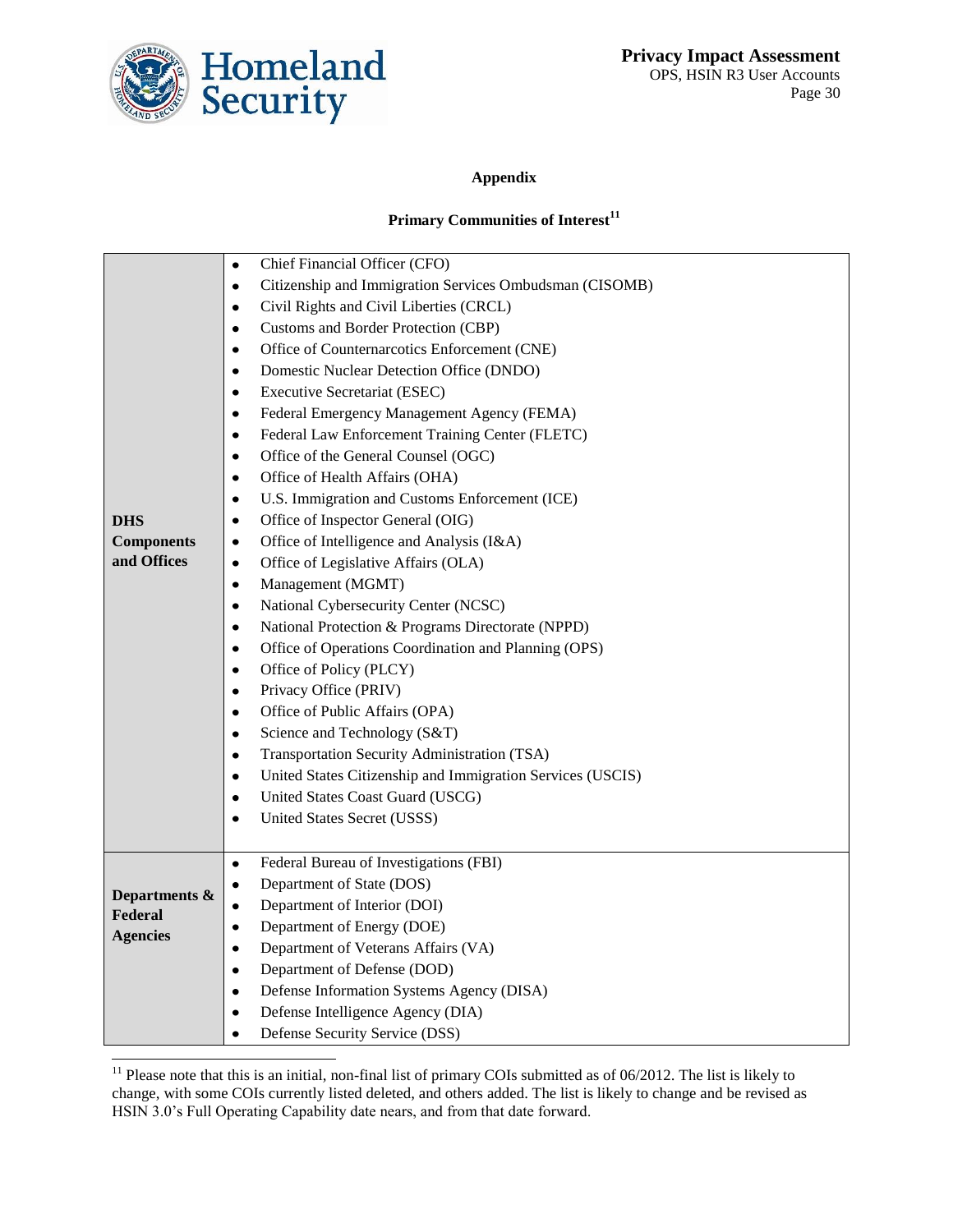



|                    | Department of Agriculture (USDA)<br>$\bullet$                                                                                                                                                                         |           |                           |
|--------------------|-----------------------------------------------------------------------------------------------------------------------------------------------------------------------------------------------------------------------|-----------|---------------------------|
|                    | Department of Education (ED)<br>$\bullet$<br>Department of Health and Human Services (HHS)<br>$\bullet$<br>Department of Housing and Urban Development (HUD)<br>$\bullet$<br>Department of Justice (DOJ)<br>$\bullet$ |           |                           |
|                    |                                                                                                                                                                                                                       |           |                           |
|                    |                                                                                                                                                                                                                       |           |                           |
|                    |                                                                                                                                                                                                                       |           |                           |
|                    | Department of State (DOS)<br>٠<br>Department of the Treasury<br>$\bullet$                                                                                                                                             |           |                           |
|                    |                                                                                                                                                                                                                       |           |                           |
|                    | Department of Transportation (DOT)<br>$\bullet$                                                                                                                                                                       |           |                           |
|                    |                                                                                                                                                                                                                       |           |                           |
|                    |                                                                                                                                                                                                                       |           |                           |
|                    |                                                                                                                                                                                                                       |           |                           |
|                    | Alabama<br>$\bullet$                                                                                                                                                                                                  | $\bullet$ | Montana                   |
|                    | Alaska<br>$\bullet$                                                                                                                                                                                                   |           | Nebraska                  |
|                    | American Samoa<br>$\bullet$                                                                                                                                                                                           |           | Nevada                    |
|                    | Arizona<br>٠                                                                                                                                                                                                          |           | New Hampshire             |
|                    | Arkansas<br>$\bullet$                                                                                                                                                                                                 |           | New Jersey                |
|                    | California<br>$\bullet$                                                                                                                                                                                               |           | New Mexico                |
|                    | Colorado<br>$\bullet$                                                                                                                                                                                                 |           | New York                  |
|                    | Connecticut<br>٠                                                                                                                                                                                                      |           | North Carolina            |
|                    | Delaware<br>$\bullet$                                                                                                                                                                                                 |           | North Dakota              |
|                    | District of Columbia<br>$\bullet$                                                                                                                                                                                     |           | Northern Marianas Islands |
|                    | Florida<br>٠                                                                                                                                                                                                          |           | Ohio                      |
|                    | Georgia<br>$\bullet$                                                                                                                                                                                                  |           | Oklahoma                  |
| <b>States</b>      | Guam<br>$\bullet$                                                                                                                                                                                                     |           | Oregon                    |
|                    | Hawaii<br>٠                                                                                                                                                                                                           |           | Pennsylvania              |
|                    | Idaho<br>٠                                                                                                                                                                                                            |           | Puerto Rico               |
|                    | Illinois<br>$\bullet$                                                                                                                                                                                                 |           | Rhode Island              |
|                    | Indiana<br>$\bullet$                                                                                                                                                                                                  |           | South Carolina            |
|                    | Iowa<br>$\bullet$                                                                                                                                                                                                     |           | South Dakota              |
|                    | Kansas<br>$\bullet$                                                                                                                                                                                                   |           | Tennessee                 |
|                    | Kentucky<br>$\bullet$                                                                                                                                                                                                 |           | Texas                     |
|                    | Louisiana                                                                                                                                                                                                             |           | Utah                      |
|                    | Maine                                                                                                                                                                                                                 |           | Vermont                   |
|                    | Maryland<br>$\bullet$                                                                                                                                                                                                 |           | Virginia                  |
|                    | Massachusetts<br>$\bullet$                                                                                                                                                                                            |           | Virgin Islands            |
|                    | Michigan<br>$\bullet$                                                                                                                                                                                                 |           | Washington                |
|                    | Minnesota<br>$\bullet$                                                                                                                                                                                                |           | West Virginia             |
|                    | Mississippi<br>$\bullet$                                                                                                                                                                                              |           | Wisconsin                 |
|                    | Missouri<br>٠                                                                                                                                                                                                         |           | Wyoming                   |
|                    | American Samoa<br>$\bullet$                                                                                                                                                                                           | $\bullet$ | Puerto Rico               |
| <b>Territories</b> | Guam<br>$\bullet$                                                                                                                                                                                                     |           | Virgin Islands            |
|                    | Northern Marianas Islands<br>$\bullet$                                                                                                                                                                                |           |                           |
|                    |                                                                                                                                                                                                                       |           |                           |